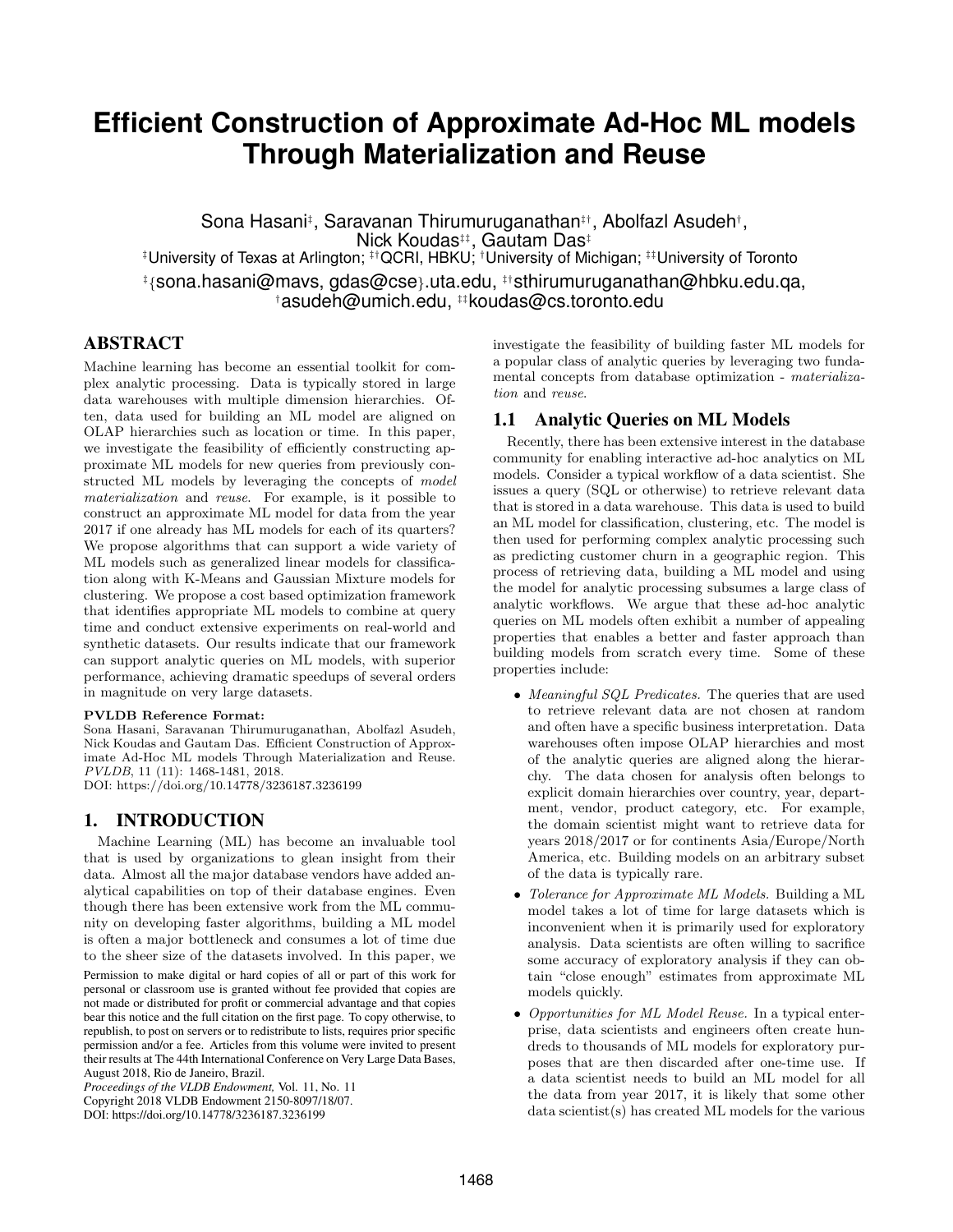quarters of 2017. If these models have been materialized (instead of being discarded), then one can build an approximate ML model for 2017 by reusing the models for the various quarters of 2017.

### 1.2 Technical Challenges

There are a number of technical challenges that one must overcome before ML models are reused for building approximate ML models for exploratory purposes. While there has been extensive work on building a ML model efficiently, there is a relative paucity of work in combining multiple pre-built ML models. Consider a straightforward scenario whereby the data is already partitioned and both supervised (e.g., SVMs) and unsupervised (e.g., K-Means) models have been built for each partition. Given a set of partitions and their corresponding SVMs, how can one construct a single SVM that performs comparably to one that is built from scratch on the combined data from the partitions? Similarly, given a set of K-Means centroids for each of the partitions, is it possible to approximately compute K-Means centroids for the union of the partitions? Further, is it possible to give any theoretical guarantees for the approximate ML model? How can we trade-off time and space to get an ML model with a better approximation? Is there a cost model that enables to decide when building an ML model from scratch is preferable to combining pre-existing ML models? Is it possible to come up with an optimization framework that decides which models to reuse, how to combine those models with minimum cost? Given an analytic workload and a space budget, is it possible to identify ML models to materialize to achieve significant speedup to later queries?

# 1.3 Outline of Technical Results

In this paper, we advocate treating ML models as first class citizens and investigate opportunities for model materialization and reuse to speed up analytic queries. We propose a two-phase approach. We store ML models along with small amount of additional meta-data and statistics during a "pre-processing phase"; During the "runtime phase", we identify the relevant ML models to reuse and quickly construct an approximate ML model from them.

In this paper, we investigate reuse of popular supervised and unsupervised ML models. In supervised learning, we consider Generalized Linear Models (GLMs) that subsumes many popular classifiers such as logistic regression and linear SVMs. Note that our approach extends to any ML algorithm that uses Stochastic Gradient Descent (SGD) for training. In unsupervised learning, we consider two canonical clustering approaches: K-Means and Gaussian Mixture Models (GMMs). For each of them, we propose two orthogonal approaches for generating approximate ML models.

- Model Merging. In this approach, we store some additional metadata during the pre-processing phase such that during the run-time phase, one can combine the ML models in a principled manner without going back to data.
- Coresets. Coresets are a small weighted set of tuples such that ML models built from the coresets are provably closer to ML models built on the entire data. During the pre-processing phase, one can construct coresets for each pre-built model. During the run-time phase, we build the ML model from the union of coresets in a fraction of time.



Figure 1: Overview of Our Approach

These two approaches enable a data analyst to tradeoff performance and model approximation. The merging based approach is often extremely fast but does not provide tunable approximation of the objective function. On the other hand, the coreset based approach might take more time (though much less than re-training from scratch) but is more flexible and allows one to approximate the objective function within a factor of  $\epsilon$ .

There has been increasing interest from the database community on building systems for ML model management (see Section 8 for further details). Our approaches can easily be retrofitted over these systems to facilitate rapid construction of approximate ML models. We further discuss our potential limitations in Section 7.

# 2. BACKGROUND

**Dataset.** Let  $D$  denote a relation with  $n$  tuples and  $d$  attributes  $A = \{A_1, \ldots, A_d\}$ . We partition the schema A into  $X, Y$  where  $X$  is the set of predictor/independent attributes and Y the predicted/dependent attribute(s). The schema also has a set of dimension attributes  $Z = \{Z_1, \ldots, Z_l\}$ that are associated with pre-defined dimensional hierarchies. Each tuple  $t_i$  is also associated with a unique identifier tid that imposes a total ordering in  $D$ . As an example,  $tid$ could be an automatically incrementing sequence or timestamp indicating when the tuple was created. For example, an ML model for credit card approval might have  $X = \{Age,$ Gender, Salary, Education, City with  $Y = \{Approxall\}$ . The dimensional attribute  $Z = \{City\}$  is associated with the hierarchy  $City \Rightarrow State \Rightarrow Country \Rightarrow Continent \Rightarrow All.$ 

**Query Model.** Let  $q$  be the analytic query specified on D that returns a result set  $D_q$  over which the ML model is built. We consider the following types of queries that subsumes most queries used for model building.

- Range based Predicate: These queries are specified by an attribute  $X_i$  and range [a, b] such that they filter all tuples with value of  $X_i$  falling between a and b.
- Dimension based Predicate: These queries filter tuples that have specific values for one or more dimensional attributes. Using the example above, the predicate State = 'Texas' filters all credit card applications from Texas.
- Arbitrary Predicates: These queries use complex query predicates (including a combination of range and dimension based) to select relevant data.

Pre-Materialized Models. We denote the exact model built on  $D_q$  as  $M(D_q)$  while its approximation as  $M(D_q)$ .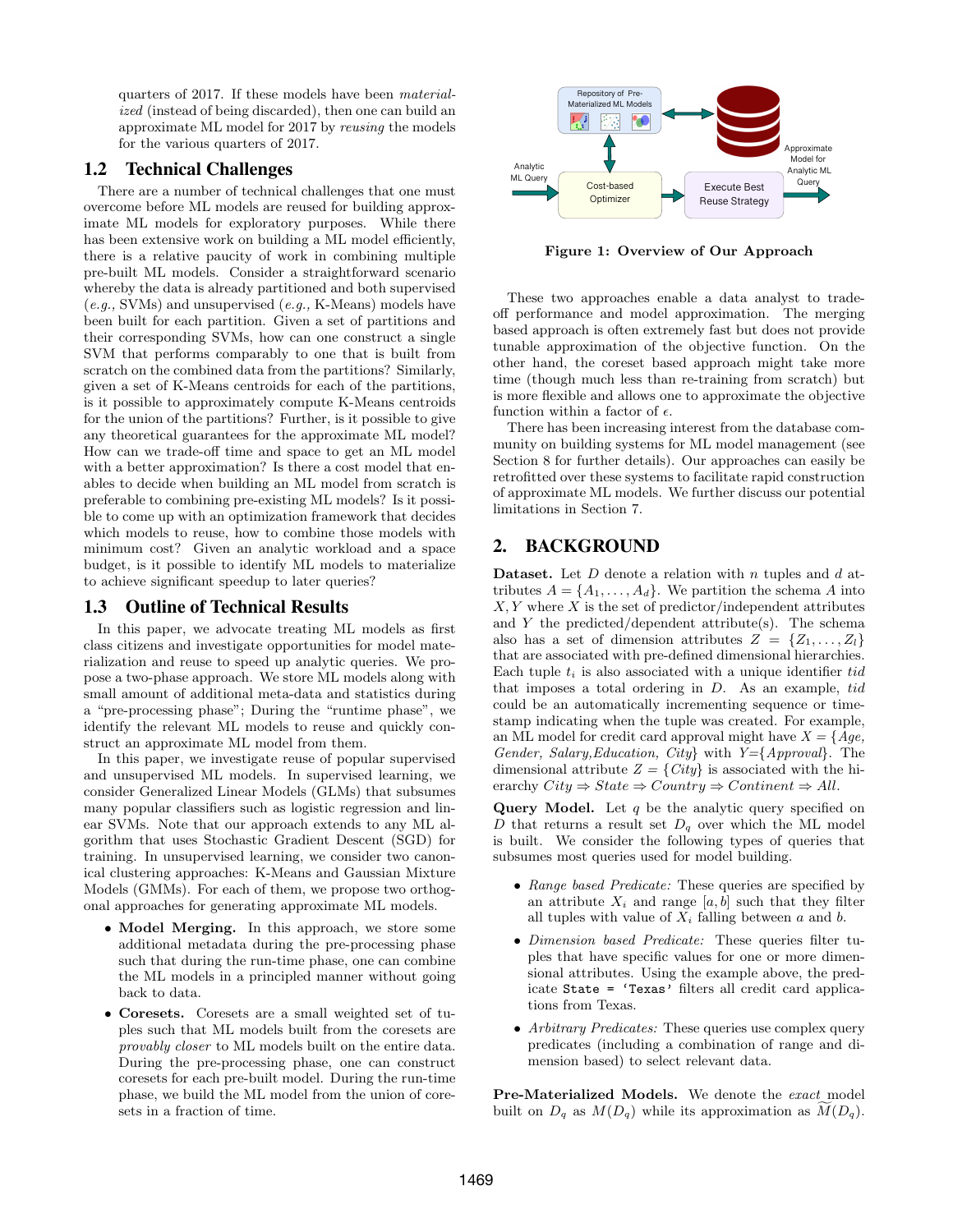We assume the availability of pre-materialized exact models  $\{M_1, M_2, \ldots, M_R\}$  built from previous analytic queries. Each of these models is annotated with relevant information (such as State = 'Texas'). Given an arbitrary query q, let  $\mathcal{M}_q \subseteq \mathcal{M}_D$  be the set of pre-built models that could be used to answer it approximately where  $|\mathcal{M}_q| = r$ .

**Example.** Consider a database  $D = \{1, \ldots, 1000\}$  where we have a set of built ML models  $\{M_1, \ldots, M_{10}\}$  over ranges  $\{P_1 = [1, 100], P_2 = [101, 200], \ldots, P_{10} = [901, 1000]\}.$  Given a query  $q_1 = [101, 500]$ , then  $\mathcal{M}_{q_1} = \{M_2, M_3, M_4, M_5\}$ . If necessary, one can build appropriate models for tuples from  $D_q$  for which no pre-built models exist. Given a query  $q_2 = [51, 550]$ , the set of models to answer them will be  $\mathcal{M}_{q_2} = \{ \mathcal{M}([51, 100] \cup [501, 550]), M_2, M_3, M_4, M_5 \}$ 

# 2.1 ML Primer

K-Means. K-Means is a widely used clustering algorithm that partitions data into  $K$  clusters. Formally, given a set of points  $\mathcal{X} \in \mathbb{R}^d$ , the K-Means clustering seeks to find K cluster centers in  $\mathbb{R}^d$  (also called as centroids) such that the sum of squared errors (SSE) is minimized [11]. Given a set of data points  $X$  and centroids  $C$ , the SSE is defined as

$$
SSE(\mathcal{X}, C) = \sum_{x \in \mathcal{X}} d(x, C)^{2} = \sum_{x \in \mathcal{X}} min_{c \in C} ||x - c||_{2}^{2} \quad (1)
$$

Even though clustering with K-Means objective is known to be a NP-Complete problem, there are a number of efficient heuristics and approximation algorithms. The most popular heuristic algorithm is Lloyd's algorithm. It works by randomly choosing K initial centroids from  $X$ . Each point  $x \in \mathcal{X}$  is assigned to the nearest cluster centroid. Then, the cluster centroid is updated as the mean of the points assigned to the cluster. This process of cluster assignment and centroid update is repeated till the change in cluster centroids between iterations is below some threshold.

Gaussian Mixture Models (GMM). GMM is one of the most popular mixture models used for unsupervised clustering. GMM models the data in terms of mixtures of multiple components where each component is a multi-variate Gaussian distribution. A multi-variate Gaussian distribution generalizes the one-dimensional Gaussian distribution (specified by a mean and variance) to higher dimensions and is specified by a mean vector  $\mu$  of dimension d and a covariance matrix  $\Sigma$  of dimension  $d \times d$ . GMM is a probabilistic/soft version of K-Means where each data point could be assigned to multiple clusters with different probabilities.

Suppose we are given a set of  $d$ -dimensional data points  $\mathcal{X} = \{x_1, x_2, \ldots, x_n\} \subseteq \mathbb{R}^d$ . We fit X as Gaussian mixture model parameterized by  $\theta = [(w_1, \mu_1, \Sigma_1), (w_2, \mu_2, \Sigma_2),$  $\ldots$ ,  $(w_k, \mu_K, \Sigma_K)$ ] where the *i*-th mixture component is a d-dimensional multi-variate Gaussian  $\mathcal{N}(\mu_i, \Sigma_i)$  with  $w_i$  being its prior probability. Note that the prior probabilities of the components sum up to 1 - i.e.  $\sum_{i=1}^{K} w_i = 1$ . Given the data  $\mathcal{X},$  GMM estimates the parameters  $\theta$  that maximizes the likelihood through the Expectation-Maximization (EM) algorithm.

Generalized Linear Models (GLM). GLM covers a large class of popular ML models including logistic regression (LR), support vector machines (SVM). Due to their widespread applicability and popularity, GLMs have been extensively studied and shown to have a number of appealing theoretical

properties. They have natural convex optimization formulations wherein every local minima is also a global minima. While we restrict our attention to popular supervised ML models, we would like to note that our methods described in this section can be easily adapted for other GLMs such as linear regression and other log-linear models.

Coresets. A coreset is a weighted subset of the data such that an ML model built on the coreset very closely approximates one built on the entire data [2]. Specifically, a weighted set  $C$  is said to be a  $\epsilon$ -coreset for dataset  $D$ if  $(1 - \epsilon)\phi_D(\cdot) \leq \phi_C(\cdot) \leq (1 + \epsilon)\phi_D(\cdot)$  where  $\phi(\cdot)$  corresponds to the objective function of a model - such as Sum of Squared Errors (SSE) for K-Means. The SSE for the cluster centroids obtained by running K-Means algorithm on the coreset is within a factor of  $(1 + \epsilon)$  of SSE obtained by running K-Means on the entire data.

# 3. APPROXIMATION BY MODEL MERG-ING

In this section, we investigate how to construct approximate ML models for a query  $q$  by merging pre-built (exact) ML models. Specifically, we focus on scenarios where we can construct the approximate model purely from the pre-built models without retrieving data  $D_q$ . Our proposed approach has a number of appealing properties such as: (a) orders of magnitude faster than building the model from scratch; (b) provable guarantees on approximation; (c) minimal sacrifice of model accuracy.

**Pre-built ML Models.** Let  $\mathcal{M}_q = \{M_1, M_2, \ldots, M_r\}$  be the set of pre-built ML models that must be merged to obtain the approximate ML model  $\tilde{M}(D_q)$ . Let  $\theta(M_i)$  be the relevant parameters of model  $M_i$  that must be materialized. This information is dependent on the ML algorithm. For K-Means,  $\theta(M_i)$  is the set of K centroids and the number of data points assigned to each of the clusters. For GMM,  $\theta(M_i) = [(w_1, \mu_1, \Sigma_1), (w_2, \mu_2, \Sigma_2), \ldots, (w_K, \mu_K, \Sigma_K)]$  where the i-th mixture component is a d-dimensional multi-variate Gaussian  $\mathcal{N}(\mu_i, \Sigma_i)$  with  $w_i$  being its prior probability. For GLM such as Logistic Regression,  $\theta(M_i)$  corresponds to the regression coefficients while for SVM, it corresponds to the coefficients of the separating hyperplane.

#### 3.1 Model Merging for K-Means

Given an arbitrary query  $q$ , our objective is to efficiently output K centroids  $\tilde{C}_q$  such that SSE for  $\tilde{C}_q$  is close to SSE of  $C_q$  where  $C_q$  is the set of centroids obtained by running K-Means algorithm from scratch on the entire  $D_q$ . We seek to do this by only using the information  $\theta(M_i)$  - the cluster centroids and the number of data points assigned to it.

K-Means++ [6] is one of the most popular algorithms for solving K-Means clustering. It augments the classical Lloyd's algorithm with a careful randomized seeding procedure and results in a  $O(\log K)$  approximation guarantee. Due to its simplicity and speed, K-Means++ has become the default algorithm of choice for K-Means clustering. Hence, we assume that all the cluster centroids were obtained through the K-Means++ algorithm.

Let  $C_w$  represent the union of all cluster centroids from all the models  $M_i \in \mathcal{M}_q$ . As before, if there were some tuples in  $D_q$  that were not covered by models  $\mathcal{M}_q$ , one can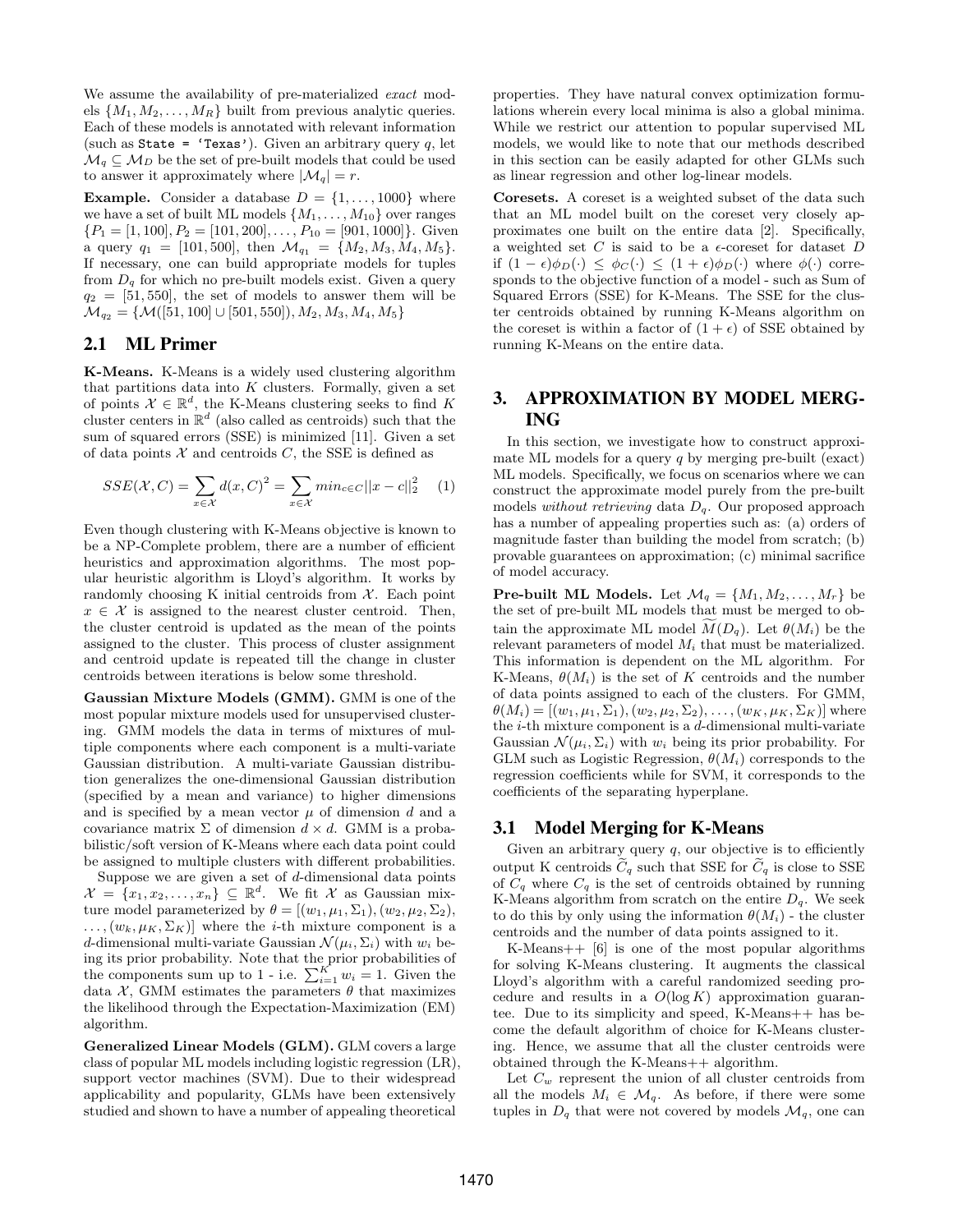readily run K-Means on those tuples and add those cluster centroids to  $C_w$ . For each centroid  $c_j \in C_w$ , we assign the number of data points associated with it in the original partition as its weight  $w(j)$ . We then run the weighted variant of K-Means++ algorithm on  $C_w$  and return the K cluster centroids as the output. If the centroids were obtained using some other algorithm, our algorithm proposed below still works as an effective heuristic but does not provide any provable approximation guarantees. Algorithm 1 provides the pseudocode of the approach while Figure 2 provides an illustration.

#### Algorithm 1 Merging K-Means Centroids

- 1: **Input:** Set of ML models  $M_q$ , K
- 2:  $C_w = \bigcup_{i=1}^r K$ -Means centroids for  $M_i$
- 3: ∀ clusters  $c_j \in C_w$ ,  $w(c_j) =$  number of data points assigned to  $c_i$
- 4: Run weighted K-Means + on  $C_w$
- 5: return the cluster centroids  $C_q$



Figure 2: Illustration of Two Level K-Means Merging Approach

Complexity Analysis. The time complexity is  $O(n' \times$  $K \times d \times L$ ) where n' is the number of cluster centroids and L is the number of iterations required K-Means  $++$  before convergence. Since the number of clusters are much smaller than the number of data points, the clustering results can be obtained extremely fast. In order to run Algorithm 1, we only need to store the cluster centroids for each of the partitions that requires  $O(K \times d)$  space.

Theorem 1. The SSE of cluster centroids produced by Algorithm 1 has an approximation ratio of  $O(\log K)$  to the SSE of cluster centroids  $C_q$  obtained by running K-Means++ on  $D_q$ . Furthermore, they also have an approximation ratio of  $O(\log^2 K)$  to the SSE of the optimal cluster centroids  $C_q^*$ .

Our theorem can be proved by directly adapting the proofs from [21, 4]. Please refer to the appendix of [3] for the proof. The only difference is that we use K-Means++ for both the stages. Since K-Means++ provides an bi-criteria approximation of  $(O(\log K), O(1))$ , the proof directly follows from  $[3]$ .

#### 3.2 Model Merging for GMM

We next investigate the problem of reusing pre-built Gaussian mixture models to efficiently answer other GMM based ML queries. Given a query  $q$ , we assume the availability of pre-built ML models  $\mathcal{M}_q = M_1, \ldots, M_r$  that are parameterized by  $\theta(M_j) = [(w_{j_1}, \mu_{j_1}, \Sigma_{j_1}), \ldots, (w_{j_K}, \mu_{j_K}, \Sigma_{j_K})]$ . We seek to post-processes the Gaussian mixtures obtained from

Table 1: Summary of Notations

| Symbol                                                    | Description                                          |
|-----------------------------------------------------------|------------------------------------------------------|
| $D_a$                                                     | Data selected by query $q$                           |
| $M(D_q)$                                                  | Model trained on entire data from scratch            |
| $M(D_q)$                                                  | Approximate model by merging                         |
| $M_1,\ldots,M_r$                                          | Pre-built models for constructing $M(D_a)$           |
| $D_1,\ldots,D_r$                                          | Data used to train model $M_i$                       |
| $C_a$                                                     | Clusters centers through K-Means $++$ on             |
|                                                           | $D_q$                                                |
| $\begin{matrix}\widetilde{C}_q\\ C_q^*\\ C_i\end{matrix}$ | Cluster centers through merging                      |
|                                                           | Optimal cluster centers for data $D_q$               |
|                                                           | Cluster centers through $K-Means++$ for              |
|                                                           | $D_i$ . i.e. $C_i = \{c_{i1}, \ldots, c_{iK}\}\$     |
| $C_w$                                                     | Union of cluster centers $C_i$ with number of        |
|                                                           | tuples in cluster $c_{ij}$ as its weight $w(c_{ij})$ |
| $NC(C_i,x)$                                               | Nearest cluster center in $C_i$ to x                 |
| d(x,y)                                                    | Euclidean distance between $x$ and $y$               |
| $w_i, \mu_i, \Sigma_i$                                    | Prior probability, mean vector and covari-           |
|                                                           | ance matrix of a GMM component                       |

each partition to approximate the GMM on  $D_q$ . There are totally  $K \times r$  Gaussian components that we must process to just  $K$  components.

Ineffective Approaches. The approach that we used for merging K-Means models does not work here. The output of the K-Means algorithm can be parameterized by the centroids that are simply vectors and can be re-clustered. In contrast, the output of GMM is a Gaussian mixture where each Gaussian distribution in it is parameterized by mean vector, covariance matrix and a prior probability. Given a set of data points, GMM works by estimating the parameters of a Gaussian mixture that maximizes the likelihood. While the likelihood that a point is generated by a Gaussian distribution is straightforward to compute, the likelihood that a Gaussian distribution generated another is not.

Another approach is to try some clustering algorithm other than GMM such as K-Means. We begin by randomly choosing  $K$  distributions as initial centroids. Using the Bhattacharya distance, we can easily identify the closest centroid for each Gaussian distribution. We could also re-compute the centroids by averaging the Gaussian distributions. However there are two issues with this approach: (a) the process of merging multiple Gaussian distributions to one is very expensive and (b) the resulting Gaussian distributions could be arbitrarily far away from the ones that we could have obtained by running GMM from scratch.

Iterative Merging of GMM Components. The key idea is to use another popular clustering algorithm - hierarchical clustering. We begin by normalizing the prior probabilities of all the Gaussian mixtures by  $w_{j_i} = \frac{w_{j_i}}{Z}$  where  $Z = \sum_{j=1}^{r} \sum_{i=1}^{K} w_{ji}$ . One can also use a sophisticated normalization technique such as those described in [49]. We can consider the problem of obtaining GMM for  $D_q$  as analogous to constructing a mixture of Gaussian mixture models. This can be achieved by iteratively merging two Gaussian components till only  $K$  of them are left. Algorithm 2 provides the pseudocode and Figure 3 an illustration.

Selecting Components to Merge. One of the key steps in Algorithm 2 is the selection of two Gaussian components to merge. There has been extensive work in statistical com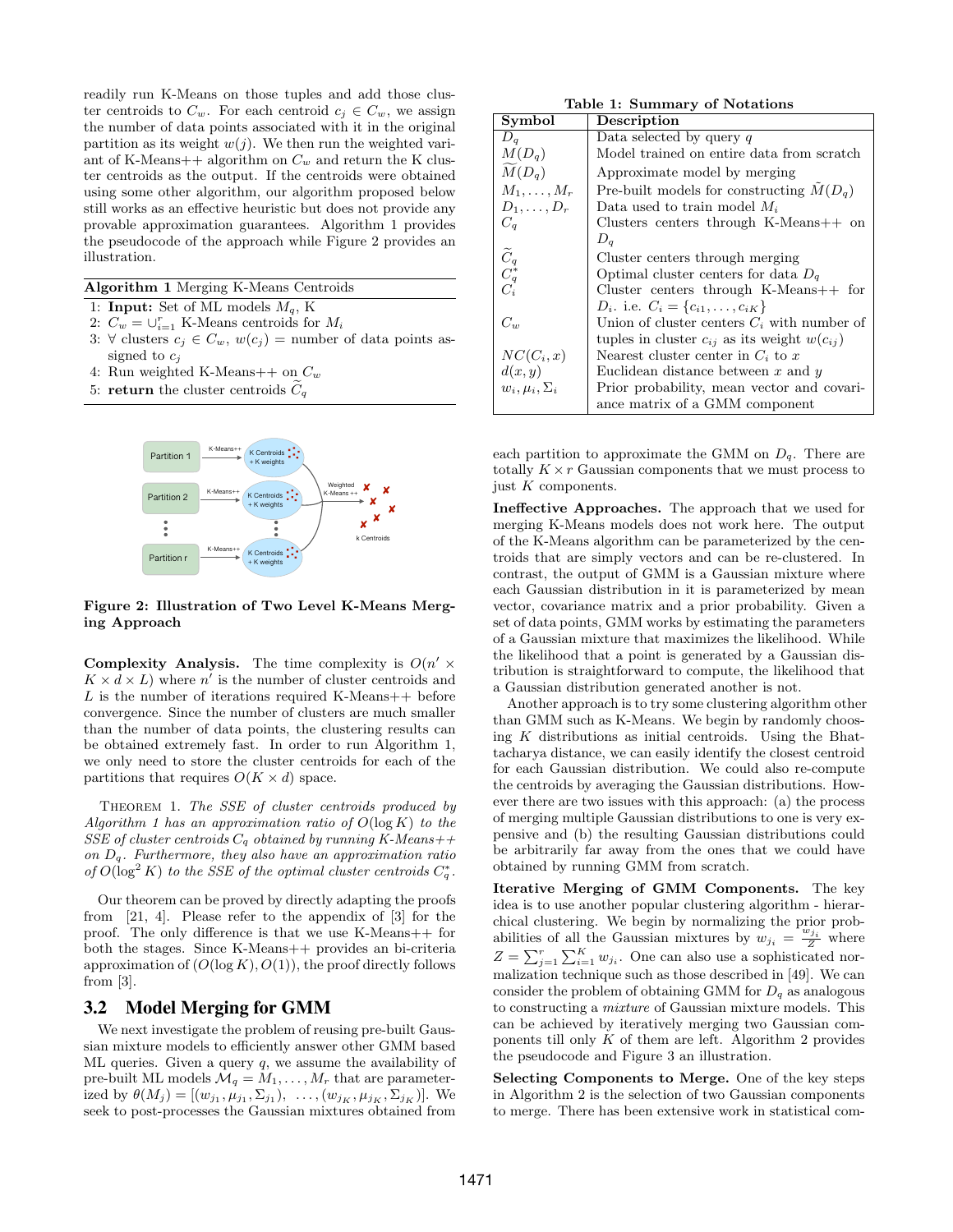Algorithm 2 Iterative Merging of Gaussian Components

- 1: Input: Set of ML models  $M_q$ , K
- 2:  $\mathbf{T} = \bigcup_{i=1}^r$  Gaussian mixture components of  $M_i$
- 3: Normalize the weights of all GMM in T
- 4: while number of components  $> K$  do
- 5: Merge the two most similar Gaussian components
- 6: Recompute the parameters of the merged components
- 7: return the parameters of the Gaussian mixture



Figure 3: Merging for GMM

munity about appropriate measures to select components for merging [27, 47, 14]. Intuitively, one seeks to select two distributions that are very similar to each other. In our work, we use the Bhattacharyya dissimilarity measure for this purpose and choose the pair of components with least distance between them. Given two multi-variate Gaussian distributions  $\mathcal{N}_1(\mu_1, \Sigma_1)$  and  $\mathcal{N}_2(\mu_2, \Sigma_2)$ , their Bhattacharyya distance is computed as:

$$
D_B(\mathcal{N}_1, \mathcal{N}_2) = \frac{1}{8} (\mu_1 - \mu_2)^T \Sigma^{-1} (\mu_1 - \mu_2)
$$
  
+  $\frac{1}{2} \ln \left( \frac{|\Sigma|}{\sqrt{|\Sigma_1||\Sigma_2|}} \right)$  (2)  

$$
\Sigma = \frac{\Sigma_1 + \Sigma_2}{2}
$$

Merging Gaussian Components. Once the two components with the least Bhattacharyya distance has been identified, we merge them into a single Gaussian component while taking into account their respective mixing weights, mean vectors and covariance matrices. Given two multi-variate Gaussian distributions  $\mathcal{N}_1(\mu_1, \Sigma_1)$  and  $\mathcal{N}_2(\mu_2, \Sigma_2)$  with mixing weights  $w_1$  and  $w_2$ , the merged component [27, 47, 14] is described by  $\mathcal{N}(\mu, \Sigma)$  with mixing weights w where,

$$
w = w_1 + w_2
$$
  
\n
$$
\mu = \frac{1}{w} [w_1 \mu_1 + w_2 \mu_2]
$$
  
\n
$$
\Sigma = \frac{w_1}{w} \left[ \Sigma_1 + (\mu_1 - \mu)^T (\mu_1 - \mu) \right]
$$
  
\n
$$
+ \frac{w_2}{w} \left[ \Sigma_2 + (\mu_2 - \mu)^T (\mu_2 - \mu) \right]
$$
  
\n
$$
= \frac{w_1}{w} \Sigma_1 + \frac{w_2}{w} \Sigma_2 + \frac{w_1 w_2}{w^2} \left( (\mu_1 - \mu_2) (\mu_1 - \mu_2)^T \right)
$$
\n(3)

#### 3.3 Classifier Combination by Parameter Mixtures

In this subsection, we describe an effective approach for merging supervised ML models. As before we are given a query  $q$  representing the subset  $D_q$  and the corresponding pre-built ML models  $\mathcal{M}_q$ . Our objective is to postprocess the ML models  $M_i \in \mathcal{M}_q$  to produce an approximate model  $\widetilde{M}(D_q)$  such that it approximates the classifier  $M(D_q)$  trained on  $D_q$ .

Algorithm 3 shows the pseudocode for the approach. Given a set of pre-built ML models, we average their corresponding model parameters and return that as the model  $M_q$ . As we shall show in Section 6, this surprisingly simple algorithm works extremely well for most ML models and especially so for GLMs. This approach can be considered as analogous to distributed statistical inference where we partition the data into a number of chunks, build optimal models for each individually and then in a single round of communication average the parameters.

| <b>Algorithm 3 AVGM: Average Mixture Algorithm</b>                         |  |  |  |  |  |
|----------------------------------------------------------------------------|--|--|--|--|--|
| 1: <b>Input:</b> ML Models $\mathcal{M}_q$ for partitions covering $D_q$   |  |  |  |  |  |
| 2: Collect model parameters $\theta(M_i)$ $\forall M_i \in \mathcal{M}_a$  |  |  |  |  |  |
| 3: return $\theta(\widetilde{M}_q) = \frac{1}{r} \sum_{i=1}^r \theta(M_i)$ |  |  |  |  |  |

Complexity Analysis and Approximation Guarantees. Algorithm 3 is a linear time algorithm whose complexity is proportional to the number of models being merged. The parameter averaging method, dubbed Average Mixture (AVGM), has been previously described for a number of ML models such as MaxEnt models including Conditional Random Fields (CRFs) [38], Perceptron-type algorithms [37] and for a larger class of stochastic approximation models in [58]. This algorithm was formally analyzed in [58] and [57]. [58] showed that one of the key advantages of AVGM is that averaging r parameter vectors reduces the variance by  $O(r^{-\frac{1}{2}})$ . A sharper analysis was provided by [57] that showed the surprising result that this simple approach matches the error rate of the traditional (centralized) approach that builds the model from scratch over  $D_q$ . This is achieved under mild conditions such as the number of partitions is less than the data points in each partition specifically  $|\mathcal{P}_q| < \sqrt{|D_q|}$  which holds almost all the time.

#### 4. APPROXIMATION BY CORESETS

The model merging approach proposed in Section 3 is very efficient with the approximate ML suffering from minimal loss in accuracy compared to the ML model built from scratch. However, in many cases, one might desire for tunable guarantees on the degree of approximation of the ML model. An alternate approach to speedup model building is to train the model on a smaller number of data points. However, these data points must be carefully chosen so that they provide a close approximation of the objective function of the ML model trained from scratch. The natural approach of uniform sampling often does not work well in practice or requires very large sample size for sufficient approximation. In this section, we describe how one can leverage the concept of Coresets [2] from computational geometry for arbitrarily approximating the objective function with a smaller number of data points.

Coresets. Coresets provide a systematic approach for sampling tuples proportional to their contribution to the objective function. Recall from Section 2 that a weighted set C is said to be a  $\epsilon$ -coreset for dataset D if  $(1-\epsilon)\phi_D(\cdot) \leq \phi_C(\cdot) \leq$  $(1 + \epsilon)\phi_D(\cdot)$ . Coresets are a natural solution to the problem of obtaining ML models with tunable approximation - by varying the value of  $\epsilon$ , we can achieve coresets with higher or lower approximation. Naturally, lower  $\epsilon$  requires a larger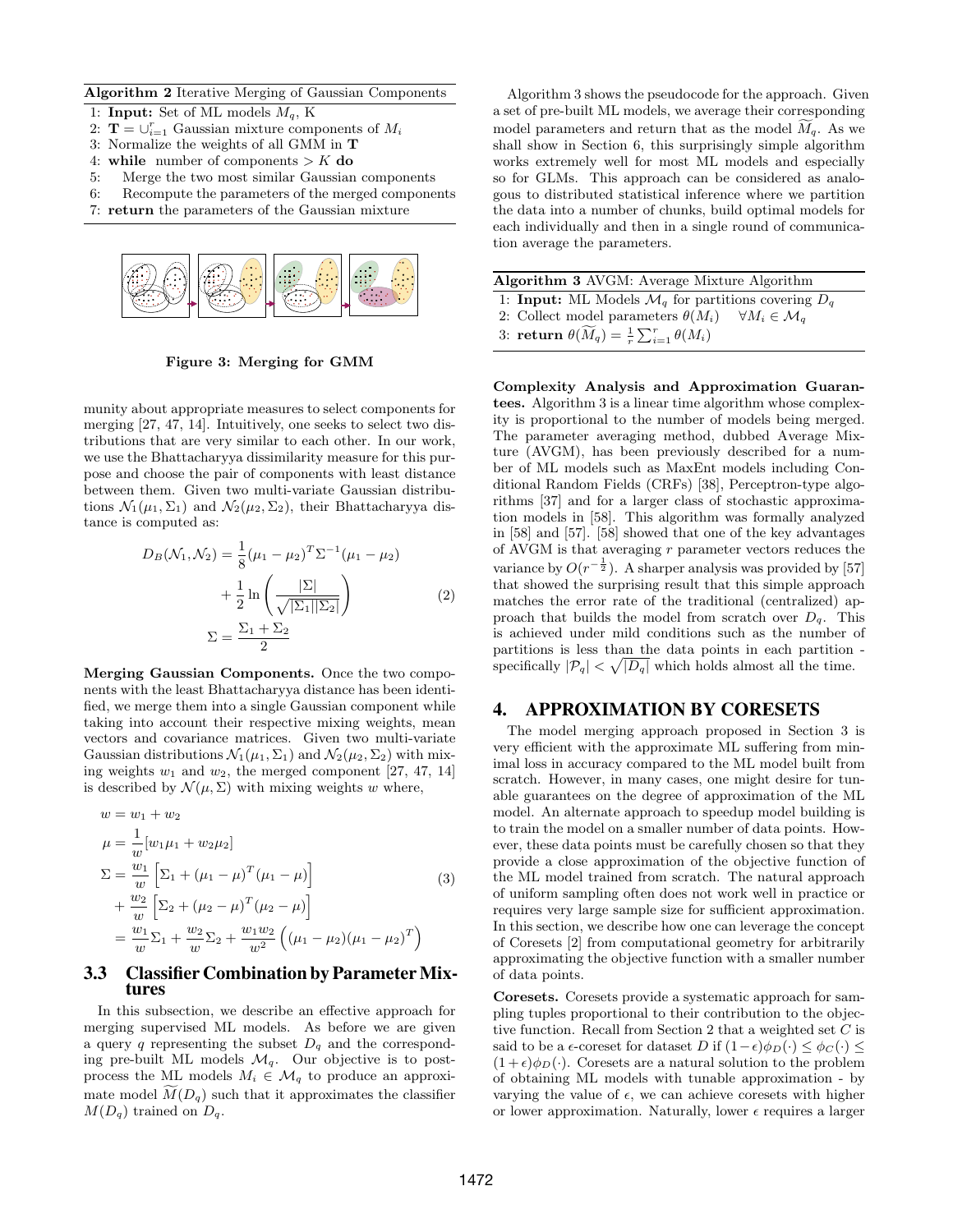

Figure 4: Two Phase Approach

sized coreset. Coresets can be stored as a pair  $(w_i, t_i)$  where  $w_i$  is the weight of tuple  $t_i \in C$ .

Two Phase Approach. Our proposed approach consists of two phases. In the pre-processing phase, we compute an  $\epsilon$ -coreset  $C_i$  for the selected by each of the pre-built models. In the *runtime* phase, we identify the set of partitions  $P_q$ that could be used to answer  $q$ . We construct a coreset for all the tuples that were not covered by pre-existing partitions. Finally, we do a union of all the relevant coresets and run an appropriate ML model on it and provide the resulting model as an approximation.

#### 4.1 Coreset Construction

We now provide a brief description of how to construct coresets for each partition for various ML models. Note that the definition of coreset is intrinsically tied to the objective function of the ML model. For example, coresets are defined based on SSE for K-Means, log likelihood for GMM and so on. Hence, one cannot reuse the coreset constructed for one ML model (such as K-Means) for the other (such as GMM).

A common strategy for computing coreset is to sample the data points proportional to their contribution for  $\phi$ . Consider the K-Means clustering problem that seeks to minimize the SSE. Suppose we are given a set of optimal cluster centroids and an arbitrary data point  $x$ . If  $x$  is close to its nearest cluster centroid, then one need not include  $x$  in the coreset with high probability. Instead, one can "approximate" x's contribution to SSE through its cluster centroid (by increasing its weight by 1). If a point is distant from its nearest centroid, then it has a large contribution to SSE and hence must be included in the coreset with high probability. Intuitively, coreset construction can be considered as an importance sampling problem where data points are sampled based on their contribution to  $\phi$  (such as SSE for K-Means). In practice, one does not have the optimal cluster centroids. The key research problem in coreset construction is to approximate the importance of a data point to SSE  $(\phi)$  in general), without knowing the optimal cluster centroids. This is often achieved by choosing a careful surrogate function  $\phi'$  that is a good approximation of  $\phi$  and can be computed efficiently.

Surrogate Functions for Coresets. A surrogate function for a coreset must satisfy two desirable properties: (a) it must provide an  $\epsilon$ -coreset with small number of data points and (b) it must be lightweight so as to compute the importance of a data point in one or two passes over the entire data. Consider the surrogate function for K-Means defined in [8].

$$
p(x) = \frac{1}{2} \frac{1}{|D_i|} + \frac{1}{2} \frac{d(x, \mu(D_i))^2}{\sum_{x' \in D_i} d(x', \mu(D_i))^2}
$$
(4)

Given a set of points  $D_i$  and  $x \in D_i$ , it computes the importance of  $x$  by measuring the distance of  $x$  to the mean vector  $\mu(D_i)$ . Data points that are far away from the mean vector are provided with higher importance. The first term of the equation ensures that every data point has a nonzero probability of being picked. Note that this function is lightweight, efficient, computable in just two passes over the data and embarrassingly parallel to implement. It also provides an  $\epsilon$ -coreset as proved in [8]. Coreset algorithms exist for ML models such as GMM [17], SVM [10], Logistic Regression [28], etc. Each of these algorithms vary in how the importance of the data point is computed.

Algorithm 4 provides the pseudocode for coreset construction.

|  |                            | <b>Algorithm 4 Coreset Construction</b>             |  |  |  |
|--|----------------------------|-----------------------------------------------------|--|--|--|
|  |                            | 1: Input: Set of data points $D_q$ , Coreset size m |  |  |  |
|  | 2: for each $x \in D_q$ do |                                                     |  |  |  |
|  |                            |                                                     |  |  |  |

- 3: Compute contribution of x based on a surrogate of  $\phi$
- 4:  $\forall x \in D_q$ , Compute sampling probability  $p(x)$
- 5:  $C_i = m$  points from  $D_q$  chosen through importance sampling
- 6:  $\forall x \in C_i$ , compute the weight  $w(x)$
- 7: return coreset  $C_i$

Complexity Analysis. For most of the popular ML models, there exist efficient coreset construction algorithms that run in time linear on the size of the dataset. For example, the algorithm proposed in [8] requires two passes - one to compute the mean of all data points and one to perform importance sampling.

#### 4.2 Coreset Compression

The size of the coreset depends on the value of  $\epsilon$  which is often end-user defined. A smaller value of  $\epsilon$  requires better approximation and thereby larger coresets. Most of the state-of-the-art coreset algorithms often have the intriguing property that the coreset size depends primarily on  $\epsilon$  and is independent of the size of the dataset. For example, one needs a K-Means coreset of size  $\Omega(\frac{dk + \log \frac{1}{\delta}}{\epsilon^2})$  [8] to ensure that with probability of at least  $1 - \delta$ , coreset  $C_i$  is an  $\epsilon$ lightweight coreset. Given  $K = 10$  and  $d = 5$ , one can obtain an  $\epsilon = 0.1$ -coreset with probability 0.95 by getting a sample of at least 5000 regardless of the size of dataset.  $\epsilon = 0.2$ -coreset requires approximately 1250 samples.

Consider a scenario where one needs to build a ML model for the entire USA where pre-built coresets exist for each state. Based on the observation above, we store approximately 5000 tuples as coreset for each state. When we pool them together, there are 250K tuples for the entire USA. Since coresets have the *compositional* property where if  $C_1$ is an  $\epsilon$ -coreset for  $D_1$  and  $C_2$  is an  $\epsilon$ -coreset for  $D_2$ , then  $C_1 \cup C_2$  is an  $\epsilon$ -coreset for  $D_1 \cup D_2$ . Hence, the set of 250K tuples is an 0.1-coreset for entire USA. However, if we had constructed coreset directly over the entire data from USA,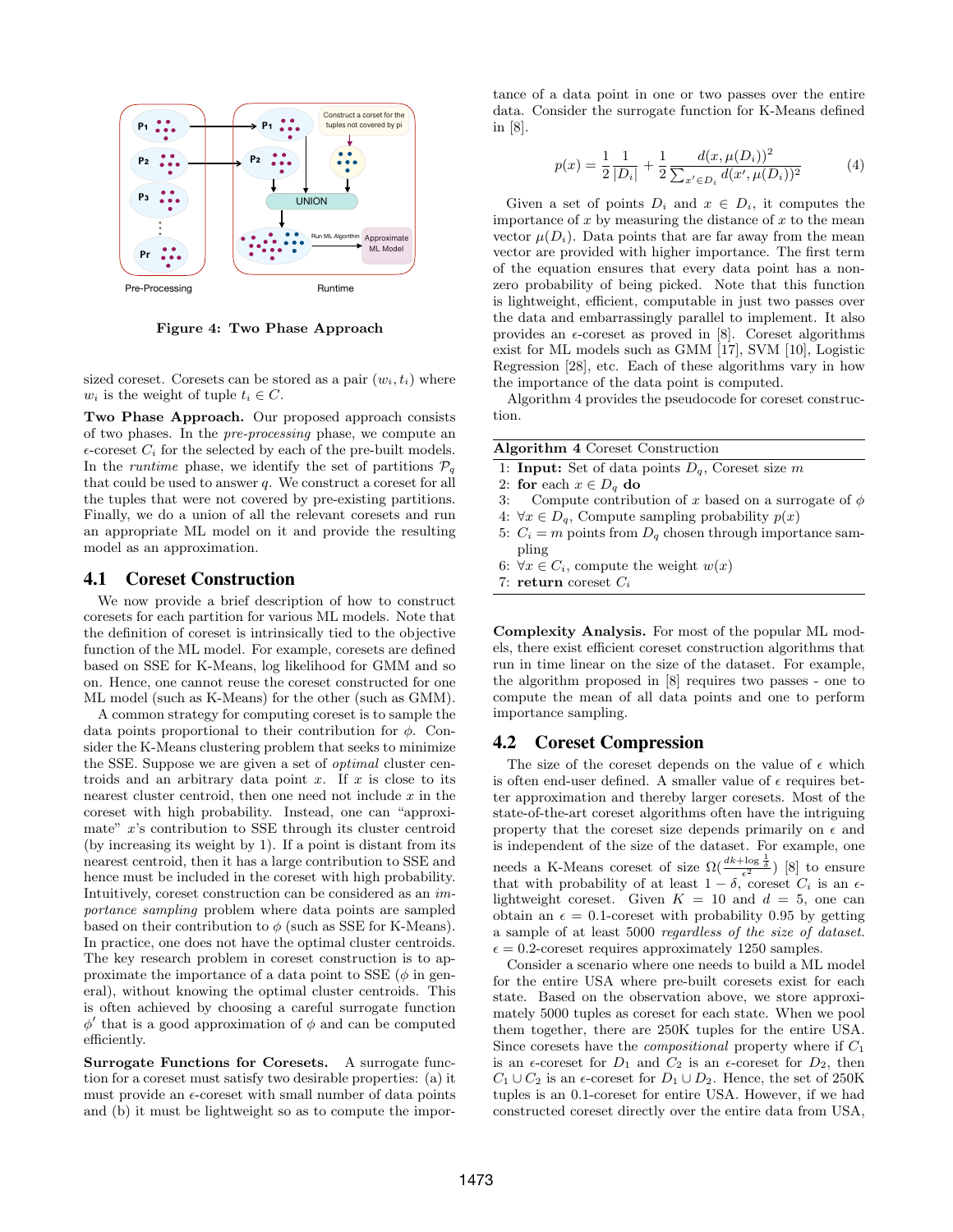we would have only gotten 5000 tuples. We solve this conundrum by coreset compression. Simply put, we invoke a coreset construction algorithm with the same  $\epsilon$  on the pooled set of tuples and choose a smaller number of tuples with highest importance - say of size 10,000 instead of 250,000. As we shall show in experiments, this approach works well in practice with minimal loss of accuracy.

# 5. OPTIMIZATION CONSIDERATIONS

#### 5.1 Choosing ML Models to Reuse

The first major problem is to identify an optimal execution strategy - given a set of materialized models and an analytic query, how can one build an approximate ML model efficiently? For ease of exposition, we describe our approach for analytic queries specified as ranges such as building an ML model for tuples  $[lb, ub]$ . This approach can easily be adapted for OLAP queries over a single dimension.

Example. Consider a dataset with 1 million tuples with 4 materialized models for tuples  $M_1 = [1, 500K], M_2 =$ [500K, 1M],  $M_3 = [300K, 900K]$ ,  $M_4 = [900K, 1M]$ . Given a new query  $q = [250K, 1M]$ , there are many ways to answer it. The traditional strategy  $S_1$  builds an ML model from scratch for all of q. Or one could build an ML model from scratch for [250K, 300K] and then merge it with  $M_3$  and  $M_4$ (Strategy  $S_2$ ). Alternatively, one could build an ML model for [250K, 500K] and then merge it with  $M_2$  (Strategy  $S_3$ ). Furthermore, each of these options can be either done using coresets or by model merging.

Cost Model. In order to perform cost based optimization, we need an objective cost model that quantifies various execution strategies. Broadly speaking, the cost involves three components: (a) cost of building a model  $C_{Build}$  from a set of (possibly weighted) tuples (b) cost of merging a model  $C_{merge}$  and (c) cost of building a coreset  $C_{coreset}$ . For example, the cost of strategy  $S_1$  is  $C_{Build}([250K, 1M])$  and  $S_2$  is  $C_{Build}([250K, 300K]) + C_{Merge}(M_2) + C_{Merge}(M_3).$ Optionally, one could also use a cost component for penalizing the loss of accuracy. In practice, efficiently estimating the accuracy of a model before building it is a non-trivial task. All the algorithms described in the paper provide rigorous worst case guarantees about the approximate model that we use as a proxy for their eventual performance. As an example, if the models have a coreset with  $\epsilon = 0.1$ , it provides an approximation of 10%. Henceforth, we focus on the scenario where the models obtained by either merging or through coresets already exceed the quality requirements of the analyst. If this is not acceptable, the analyst can build the model from scratch.

In our paper, we treat the cost model as an orthogonal issue that is often domain specific. The only constraint that must be satisfied by the cost model is that it is monotonic. In other words, all things being equal, building a model with  $N_i$  tuples should cost more than one with  $N_j$  tuples if  $N_i > N_j$ . Our algorithm produces an optimal execution strategy as long as the cost function is monotonic.

Finding the Optimal Execution Strategy. We formulate the problem of finding the optimal execution strategy as finding the shortest path in a graph with minimum weight. Our approach involves three steps. First, we retrieve a set of materialized models that can be used to answer  $q$ . A model built on  $[lb', ub']$  is considered relevant if it is a subset of

 $q = [lb, ub]$ . For example, for  $q = [250K, 1M]$ , the model  $M_1$ is not relevant. Second, we collect the set of distinct lb, ub values from the relevant models including  $q$ . In the running example, it will be  $V = \{250K, 300K, 500K, 900K, 1M\}.$ Third, we construct an execution strategy graph - a weighted, directed and complete graph - that succinctly encodes all possible execution strategies to solve  $q$ . We build two graphs - one to identify the best execution strategy using the coreset approach and another for the merging approach. Informally, each of the distinct lb, ub values collected in Step 2 form the nodes. A directed edge  $e_{ij}$  exists between nodes  $v_i$  and  $v_j$  if  $v_i < v_j$ . If there exists a model with lb and ub corresponding to  $v_i$  and  $v_j$ , then  $weight(e_{ij}) = C_{Merge}(v_i, v_j)$ . This corresponds to the cost of directly using this model. If not,  $weight(e_{ij}) = C_{Build}([250K, 300K])$  for the merging approach and  $weight(e_{ij}) = C_{coreset}([250K, 300K]) +$  $C_{Build}(\mathcal{C}([250K, 300K))$  for coreset based approach. This corresponds to the cost of directly building an ML model for this range or building a coreset for this range and building an ML model over the coreset. Once the graph is constructed, the minimum cost execution strategy can be obtained by identifying the shortest path between the nodes corresponding to lb and ub - say by using Dijkstra's algorithm. Each edge  $e_{ij} = (v_i, v_j)$  in the shortest path either corresponds to a pre-existing ML model built on  $(v_i, v_j)$  or requires one to build one between  $(v_i, v_j)$ . Algorithm 5 provides the pseudocode for this approach.

|  | Algorithm 5 Optimal Execution Strategy |
|--|----------------------------------------|
|--|----------------------------------------|

- 1: **Input:**  $q = [lb, ub]$ , all materialized models  $M_D$
- 2:  $\mathcal{M}_q$  = Filter the relevant models from  $\mathcal{M}_D$
- 3:  $V =$  Distinct end points for  $\{q \cup M_q\}$
- 4: for each pair  $(v_i, v_j) \in V$  with  $v_i < v_j$  do
- 5: Add edge with appropriate weight  $(C_{build}(v_i, v_i)$  or  $C_{merge}(v_i, v_j)$
- 6:  $S_{opt}$  = Shortest path between  $v_{lb}$  and  $v_{ub}$
- 7: Execute strategy  $S_{opt}$  to build an approximate ML model for q

Choosing ML Models to Reuse for Arbitrary Queries When the queries are range predicates on individual attributes, Algorithm 5 provides the optimal strategy. However, when the queries has predicates over multiple attributes or over OLAP hierarchies, then optimally choosing the models for reuse becomes an instantiation of exact set cover - a known NP-complete problem. To see why, each pre-built model can be considered as a set of tuples from which they were built. The query  $q$  can be considered as the set of tuples retrieved by it - i.e.  $D_q$ . Our objective is to select a small number of sets such that each tuple in  $D_q$  is covered by exactly one set.

We propose a natural greedy approach that works well in practice even when the number of queries is large. Of course, when the problem instances are small, one can essentially use a brute force approach to identify the optimal solution. We begin by pruning all pre-built models that are not proper subsets of  $D_q$ . This eliminates all models that contain tuples that are not retrieved by  $D_q$ . Using the cost model, we choose the model from the set of candidates that provide the most benefit (e.g., it covers most tuples with least cost). Once the model  $M_i$  is chosen, we do two types of pruning. First, we remove all the tuples covered by  $M_i$  from  $D_q$  so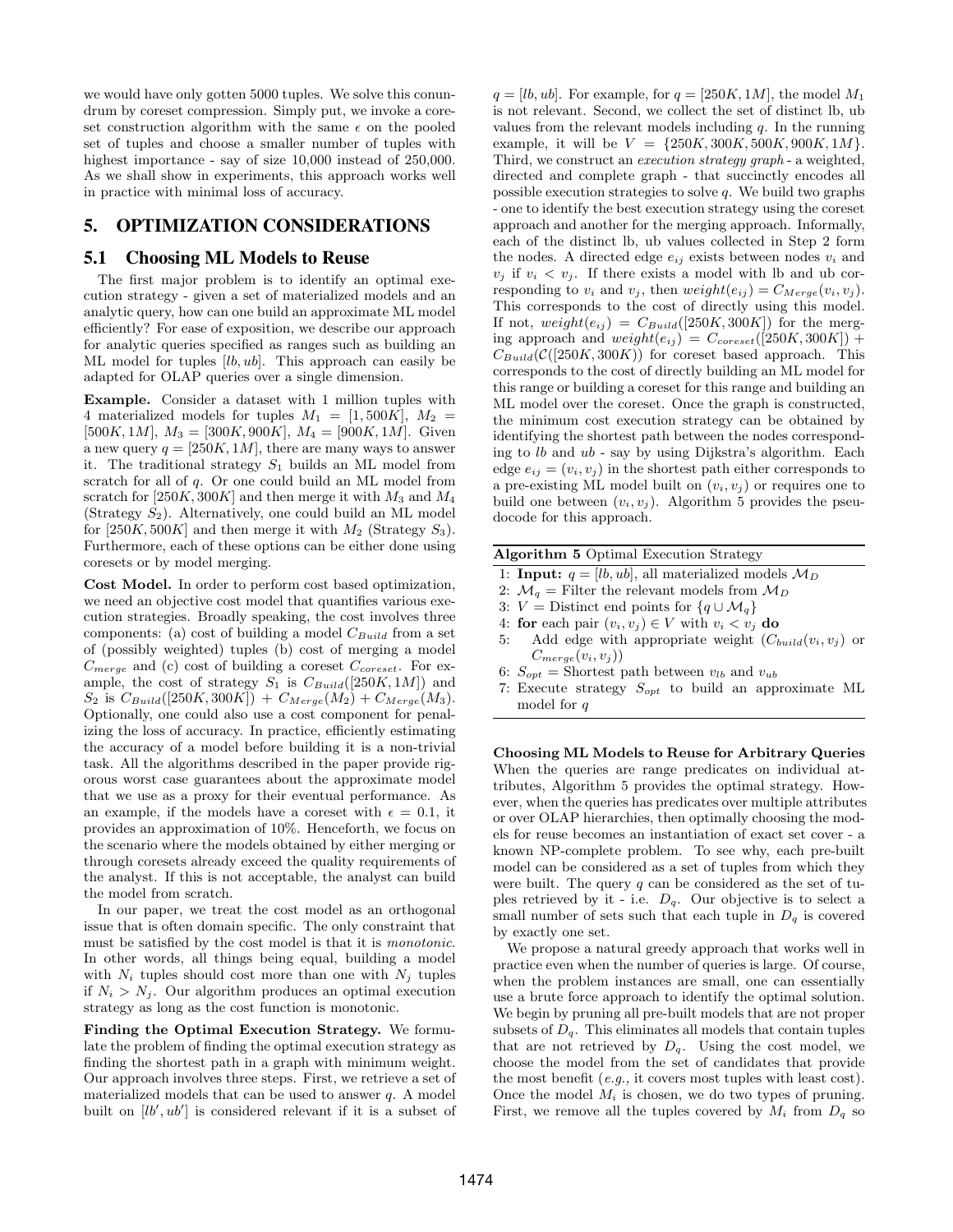that in the next rounds, the cost model gives higher weight to tuples that are not yet covered. Second, we remove all pre-built models that are not proper subsets of  $D_q \setminus M_i$ . This ensures that the same tuple is not covered by multiple chosen models and thereby having higher impact.

# 5.2 Selecting Models for Prebuilding

Suppose we are given set of queries  $Q$  that is representative of the ad-hoc analytic queries that could be issued in the future. These could be obtained from a workload or analytic query logs from the past. In this subsection, we first consider the problem of selecting L models to materialize so as to maximize the number of queries in Q that can be sped up through model reuse. We then briefly discuss the case where workload  $Q$  is not available. We address this problem in two stages. In the candidate generation step, we enumerate the list of possible ML models to build. In the candidate selection step, we propose a metric to evaluate the utility of selecting a model and use it to pick the best  $L$  models.

**Candidate Generation.** Given a workload  $Q = \{q_1 =$  $[lb_1, ub_1], q_2 = [lb_2, ub_2], \ldots, q_M = [lb_M, ub_M]$ , our objective is to come up with L ranges such that they could be used to answer Q. Note that we are not limited to selecting ranges from Q. As an example, one could identify a sub-range that is contained in multiple queries to materialize. We generate the set of candidate models as follows. First, we select the list of all distinct lb, ub values. We then consider all possible ranges  $(l, u)$  such that  $l < u$  and there exists at least one query in  $Q$  that contains the range  $(l, u)$ . This ensures that we consider all possible ranges that could be reused to answer at least one query in Q.

Candidate Selection. In this step, we design a simple cost metric to compare two sets of candidate models. We can see that the cost of not materializing any model is equivalent to the traditional approach of building everything from scratch. So we have  $Cost(\{\}) = \sum_{i=1}^{M} C_{build}(q_i)$ . This gives us a natural method to evaluate a candidate set. We assume the availability of the corresponding models and compute the cost of answering  $Q$ . We use Algorithm 5 to estimate the optimal cost of building a given query. The difference between  $Cost(\{\})$  and  $Cost(\{r_{i_1}, r_{i_2}, \ldots\})$  provides the utility of choosing models  $r_{i_1}, r_{i_2}, \ldots$  to materialize. Given this setup, one can use a greedy strategy to select the L models with highest utility. At each iteration, we pick a range  $r_i$ such that it provides the largest reduction in cost of answering all queries in Q.

If the workload information is not available, one could use some simple strategies to choose which models to materialize. The equi-width strategy creates  $L$  partitions by splitting the range  $[1, n]$  into L equal sized parts  $\{[1, \lfloor \frac{n}{L} \rfloor],\}$  $\left[\left[\frac{n}{L}\right], \left\lfloor\frac{2n}{L}\right\rfloor\right] \ldots\}$ . Alternatively, one could also choose the L largest values of a given OLAP dimension. For example, if one of the dimensions is Country, then one could choose to pre-build models for the L largest countries.

Selecting Models for Arbitrary Queries. The above proposed approach can be naturally adapted for arbitrary queries. Given a set of workload  $Q$ , we generate the set of candidates as follows. Let  $M = \{\}$  be the set of candidate models to pre-build. For each pair of queries  $(q_i, q_j) \in Q$ , we add  $\{q_i, q_j, q_i \cup q_j, q_i \cap q_j\}$  to the set of candidate models M. Once the set of candidate models are constructed, we compute its weight based on how much it can contribute for speeding up queries in Q. We greedily choose the model from M with most benefit and re-compute the benefits of remaining candidate models. We repeat this iterative process till  $L$  models are chosen.

# 6. EXPERIMENTS

# 6.1 Experimental Setup

Hardware and Platform. All our experiments were performed on a quad-core 2.2 GHz machine with 16 GB of RAM. The algorithms were implemented in Python. Scikit-Learn (version 0.19.1) was used to train the ML models [45]. Vowpal wabbit [34] (version 8.5.0) was used for online learning.

Datasets and Algorithms. For evaluating our classification algorithms (SVM and LR), we used 7 diverse datasets for binary classification. For datasets with OLAP style hierarchies, we selected 5 datasets from the Hamlet repository [33] - Movies, Yelp, Walmart, Books and Flights. We also selected two large datasets - SUSY and HIGGS from LibSVM repository [12, 15]. The size of the datasets vary from 200K tuples all the way to 11M tuples. For evaluating clustering, we generated a synthetic dataset with 5M data points, 20 features and 10 clusters using publicly available generator [45]. Each of the experiments was run with 5 different random seeds and the results are averaged. We evaluated a total of 8 algorithms - coreset and merging based algorithms for K-Means, GMM, SVM and Logistic Regression respectively. We compared each of these algorithms against two baseline algorithms where the analytic query is answered by running the ML model from scratch and by an incremental algorithm.

Performance Measures. We evaluate the efficacy of our algorithms against the baseline approach along two dimensions: time and ML model accuracy. Speedup Ratio (SR) is defined as the ratio of time taken for building an ML model over the data to the time taken to build a model by reusing existing ML models. It measures the time savings that one can obtain by building an approximate ML model from other ML models as against building it from scratch. We also evaluate the difference in model performance in order to ensure that the benefit in time does not come at the cost of model accuracy. For classification, we measure the difference in accuracy (DA) between the exact and approximate models. For example, a difference of 0.1 is obtained when the exact and approximate models have an accuracy of 99.9 and 100.0 respectively. For K-Means, we measure the clustering similarity through Adjusted Rand Index (ARI). ARI can be informally described as the ratio of agreements between two clusterings with respect to all possible pairs of data points. Specifically, if  $n_{ss}$  and  $n_{dd}$  are the number of pair of tuples that were assigned to same cluster and different clusters respectively, then  $RI = \frac{n_{ss} + n_{dd}}{\binom{|D_q|}{2}}$ . Adjusted Rand Index performs chance normalization on Rand Index such that it has an expected value of 0 for independent clusterings and 1 for identical clusterings. For GMM, we use rel-

ative error between the likelihood for the entire produced by the two models. If the value is closer to 1, then we obtained a model that is very close to the exact one. Note that both these methods are in the same range of [0, 1] with a value closer to 1 being preferred. In the charts, we use the generic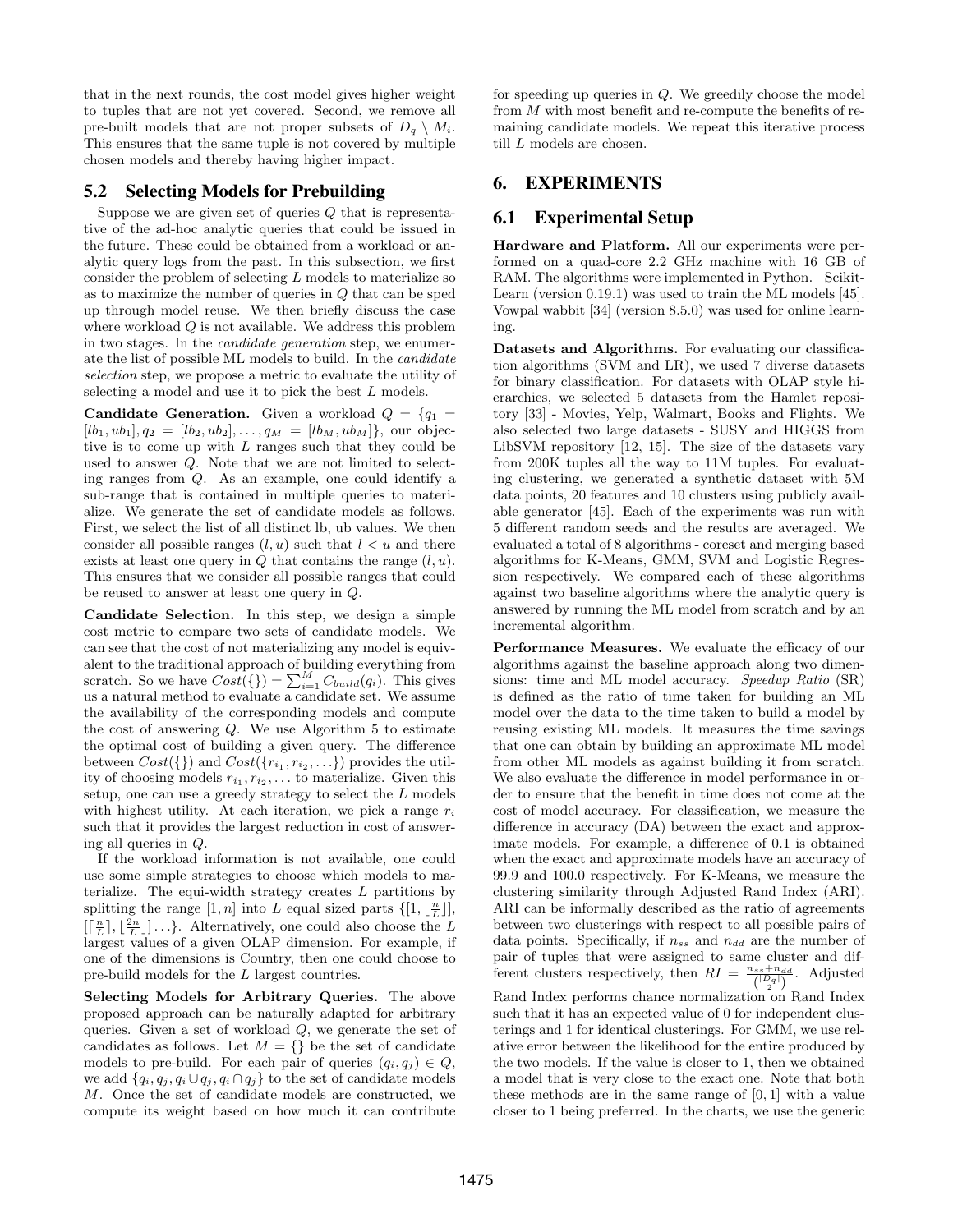

Figure 5: Evaluating approaches for building an approximate ML model for a workload of OLAP queries on the Hamlet datasets.



Figure 6: Evaluating approaches for building an approximate ML model for a workload of random queries on the Hamlet datasets.



Figure 7: Evaluating approaches for building an approximate ML model for queries over the entire dataset. Abbreviations: Same as Figure 8. Legend for Figures 7a, 7b and 8a same as that of 8b.



Figure 8: Evaluating impact of Coverage Ratio on building an approximate ML model. Abbreviations: MG/CR - Merging/Coresets; HG/SS - HIGGS/SUSY, KM - KMeans

term "clustering dissimilarity" to denote the corresponding distance measure (i.e. 1 - ARI or 1 - relative error).

Evaluation Methodology. We consider four ML models: Logistic Regression (LR), Support Vector Machines (SVM),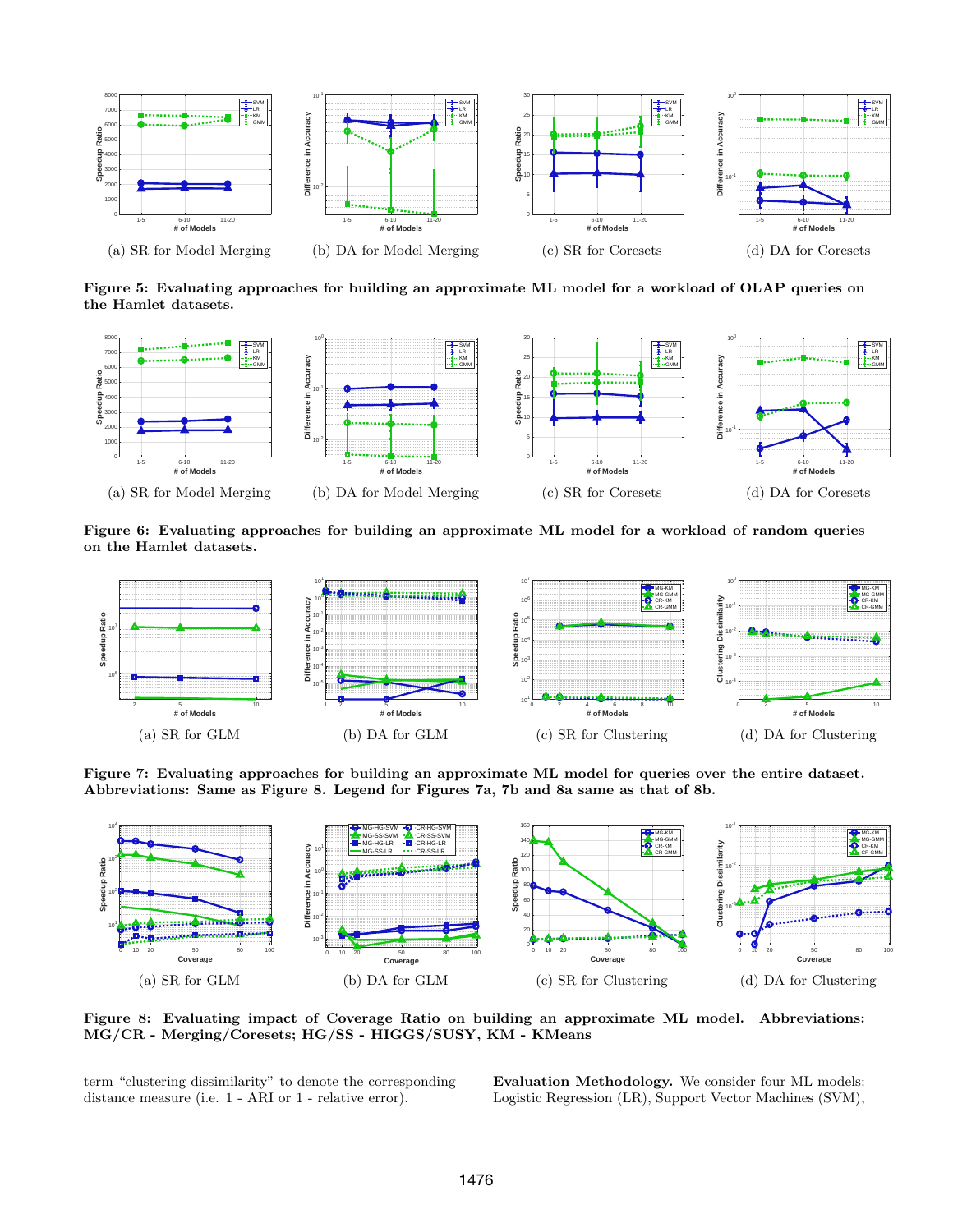

Figure 9: Evaluating the impact of Approximation Ratio for Coresets.



Figure 10: Evaluating the impact of Coreset compression.

K-Means and Gaussian Mixture Models (GMM). We used the implementations provided from scikit-learn. In our experiments, we did not use any hyper parameter tuning and set those to the default values of scikit-learn. Our experiments showed that the impact of hyper parameters (such as learning rate or regularizer) was minimal when each of the merged model used the same or similar value. For K-Means and GMM, the number of clusters was set to 10. We used the classical non-nested 5-fold cross validation and report the average of accuracy over the testing data for 5 runs. Each of the chosen coreset algorithms ([8, 17, 10, 28] also provide a closed form solution to compute the size of the coreset to achieve  $\epsilon$ -approximation. Conservatively, we multiply the estimate by 4.

Query Workload. We consider two types of query workloads. Random workload involves queries where the query predicate is chosen at random (such as build a model for tuples with id in the range [1M, 2M]). We shuffled the data using 5 different random seeds to ensure that the results are not due to chance. OLAP workload involves queries that have predicate over the attributes that have OLAP hierarchies imposed on them. Specifically, we considered all OLAP cuboids that contained at least 1% of the tuples. Then, we generated queries by considering all possible subsets of the cuboids of the same predicate. As an example, in the movies dataset, the ratings vary between 1-5. We considered all 26 possible combinations of the ratings of size at least 2 (i.e.  $\sum_{j=2}^{5} {\binom{5}{j}} = 26$ . This process was repeated for each attribute and each dataset.

In our final set of experiments, we study the impact of various parameters on our algorithm. These experiments

are performed on the synthetic dataset for a specific query: build an ML model over the entire data. The data has been randomly partitioned into 2, 5, and 10 partitions. As an example, the data is partitioned into 10 equal sized partitions and an ML model has been pre-materialized for each partition. For each query in the workload, we assume that there is always a set of pre-built models that can be used to approximate the query. We also investigate the impact of queries that are not fully covered by pre-built models.

### 6.2 Experimental Results

Evaluating the Model Merging based Approach. In our first set of experiments, we evaluate the performance of the model merging based approach for both classification and clustering based ML models. Figures  $5(a)$ -7(a) show the results for all three types of query workloads. For each type of queries, our approach achieves substantial speedup over both baseline approaches with significant speedup whenever the analytic query has high selectivity. For example, our approach achieves a significant speedup as much as  $10^7$  for HIGGS. In concrete numbers, training a Linear SVM on the entire HIGGS dataset with 11M tuples takes around 1.5 hours while simply merging the models takes just milliseconds. Another key thing to notice is that the benefit improves dramatically with larger datasets such as HIGGS and SUSY getting orders of magnitude speedup over the smaller datasets. The benefit is especially significant for compute intensive training algorithms such as SVM. Furthermore, the number of models to be merged that correspond to the number of partitions has at most negligible impact. These observations support our original hypothesis that one can significantly speed up analytic queries by reusing ML models. Our approach has the potential to make ML more interactive and near real-time. These benefits extend for clustering also. We achieve a speedup of at least 10<sup>4</sup> for both K-Means and GMM based clustering over large datasets.

Figures 5(b)-7(b) show that this substantial speedup does not have any major impact on the model accuracy. The performance of the exact and approximate ML models are almost identical with their accuracy values varying only in the third or fourth decimal places. Even for a large dataset such as HIGGS that had a testing set with 500K tuples, this only corresponds to a handful of mis-classifications. For a number of exploratory analytic ML tasks this is an acceptable trade-off when one can get results in many orders of magnitude faster. Since our experiments were conducted on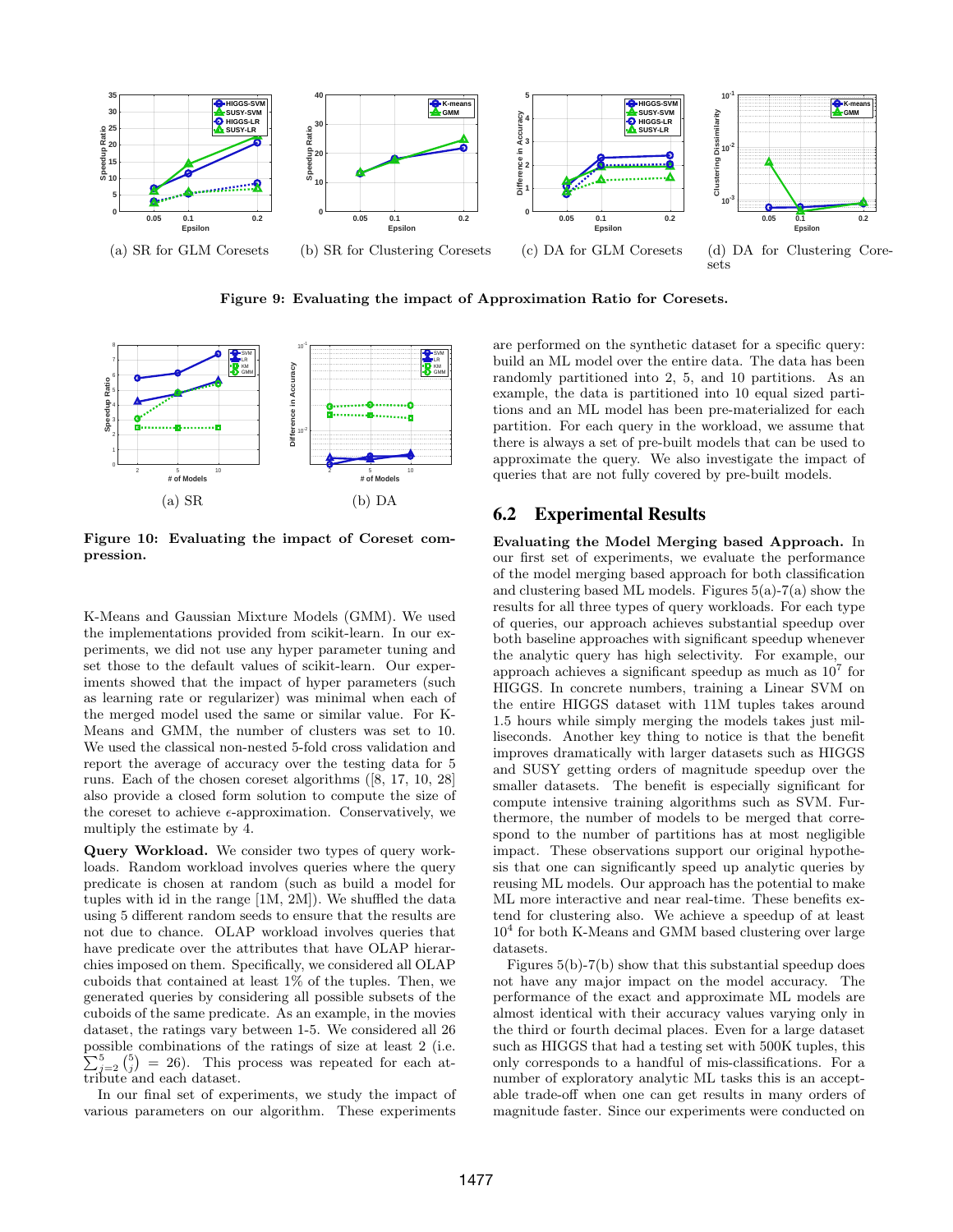multiple datasets in the Hamlet repository, we also provide the error bars for Figures 5 and 6. Note that while the error bars seem quite large, the actual differences were very small  $(e.g., in the order of 0.1 for Figure 5(b). The differences for$ results on speedup ratio is also miniscule. Another interesting observation is that the difference in model accuracy actually decreases for larger datasets. This is consistent with the theoretical results from [57].

Evaluating Coreset based Approach. In the next set of experiments, we evaluate the performance of the coreset based approach for both classification and clustering based ML models for various query workloads. We assume the availability of coresets for each partition that are then pooled together and a weighted variant of the ML model algorithm was invoked on it. By default, we set the coreset approximation ratio as  $\epsilon = 0.1$ . Figures 5(c) and 6(c) show the performance of the coreset based approach for OLAP and random query workloads. Figure  $7(a)$  and  $(c)$  show the same for queries over the entire dataset.

Our approach typically provides a speedup between 5-15 with larger speedups for bigger datasets and expensive algorithms such as SVM. This is due to the fact that most coreset algorithms can approximate a dataset with at most logarithmic number of points thereby providing substantial speedups over the traditional approach that runs on the entire dataset. While the coreset based approach provides an order of magnitude speedup over the current approach, it pales in comparison against the speedups provided by model merging based approaches. This is due to the fact that one has to run the expensive model training algorithm (for e.g.,  $O(n^3)$  for SVM) on the coreset. Figures 5(d), 6(d), 7(b) and (d) show the impact on accuracy is minimal. Even though  $\epsilon = 0.1$ , the difference in accuracy was much lower around 1-2% for GLM and almost negligible for clustering. Furthermore, as the number of partitions increases, the difference in model accuracy decreases. This is due to the fact that the union of coresets often have slightly more redundant information that helps in improving the performance. Overall, this set of experiments show that coresets can provide approximate models that are as accurate as the exact ones and often sufficient enough for exploratory ML purposes.

Impact of Coverage Ratio. In our next set of experiments, we studied the impact of coverage ratio on the performance of our algorithms. Informally, the coverage ratio corresponds to the ratio of the query for which we could reuse pre-built ML models. So a coverage ratio of 100% means that we can completely answer an analytic query using prebuilt models while a coverage ratio of 0% means that we have to build the model from scratch. In our experiments, we focused on a scenario where the data is partitioned in 10 partitions. So for a coverage ratio of 20%, we assumed that pre-built models exist for two randomly chosen partitions. We then build a single exact model for the remaining 8 partitions and then combine it with the 2 models. For coresets, this corresponds to running a coreset algorithm on the 80% of the data, combining it with pre-computed coresets for the other two partitions and running the ML model.

Figures  $8(a)$  and  $8(c)$  show the time taken in seconds for model building. As expected, the running time of our approach depends significantly on the availability of pre-built models. For example, if pre-built models are completely available, our model merging approach just requires a few milliseconds. However, if pre-built models only exist for 80% of the data, it provides a speedup of 5x as one needs to train the model only for 20% of the data. As shown previously, the impact on accuracy of the model - for both classification and clustering - is minimal to non-existent. A similar behavior can be observed for coresets. As the coverage ratio increases, the speedup ratio provided by the coreset also increases with minimal impact on model accuracy.

Impact of Coreset Approximation Ratio. In our final set of experiments, we vary the approximation ratio of the coreset from  $\epsilon = [0.05, 0.1, 0.2]$ . A smaller value of  $\epsilon$  provides a tighter approximation at the cost of a larger coreset. Figures 9(a) and 9(b) show that as value of  $\epsilon$  increases, the speedup ratio also improves. This is due to the fact that a smaller coreset suffices to guarantee a larger approximation of  $\epsilon$ . Figures 9(c) and 9(d) show an interesting result wherein increasing the value of  $\epsilon$  - say by doubling it - does not result in a significant reduction in model accuracy. Instead, the impact is quite minimal! This seems to confirm the central observation in coreset theory that real-world data often have substantial redundant information that can be effectively approximated by coresets.

Impact of Coreset Compression. In the final set of experiments, we study the efficacy of coreset compression. Figure 10 shows the results. As expected, coreset compression has minimal impact on accuracy yet has a significant improvement in reducing the time take for model building. This behavior is pronounced when there are multiple models to be merged which is precisely the scenario where coreset compression has the most impact.

#### 7. DISCUSSION

As shown by the experimental results, our proposed approaches can be used for efficiently generating approximate ML models. In this section, we briefly discuss the scenarios in which our approach is relevant and when it might not be.

In general, our approach is often geared to be used in exploratory ML analysis. In this stage of the analysis pipeline, the data scientist is often exploring various hypotheses and is often willing to trade accuracy for real-time response. In the production environment where the data scientist would want to maximize accuracy, our approach might not be applicable.

We would like to note that the suitability of queries for building ML models is an orthogonal issue that is determined by the domain expert. For example, it is possible that building a model over the union of data from 2017 and 2018 is inadvisable due to issues such as staleness or concept drift. In such a case, building of an exact ML model (via traditional methods) or an approximate ML model (via our approach) are both inappropriate. Our focus is on building an approximate ML model efficiently when the data scientist deems such a model to be relevant.

Thoroughly understanding the limitations of our approach is a key focus of our future work. A non exhaustive list of scenarios where our approach might provide less robust results include:

• Concept Drift is said to occur when the statistical properties of the target variable changes over time. As an example, the data for 2017 and 2018 might be so different that building a model over the union of the data is not meaningful.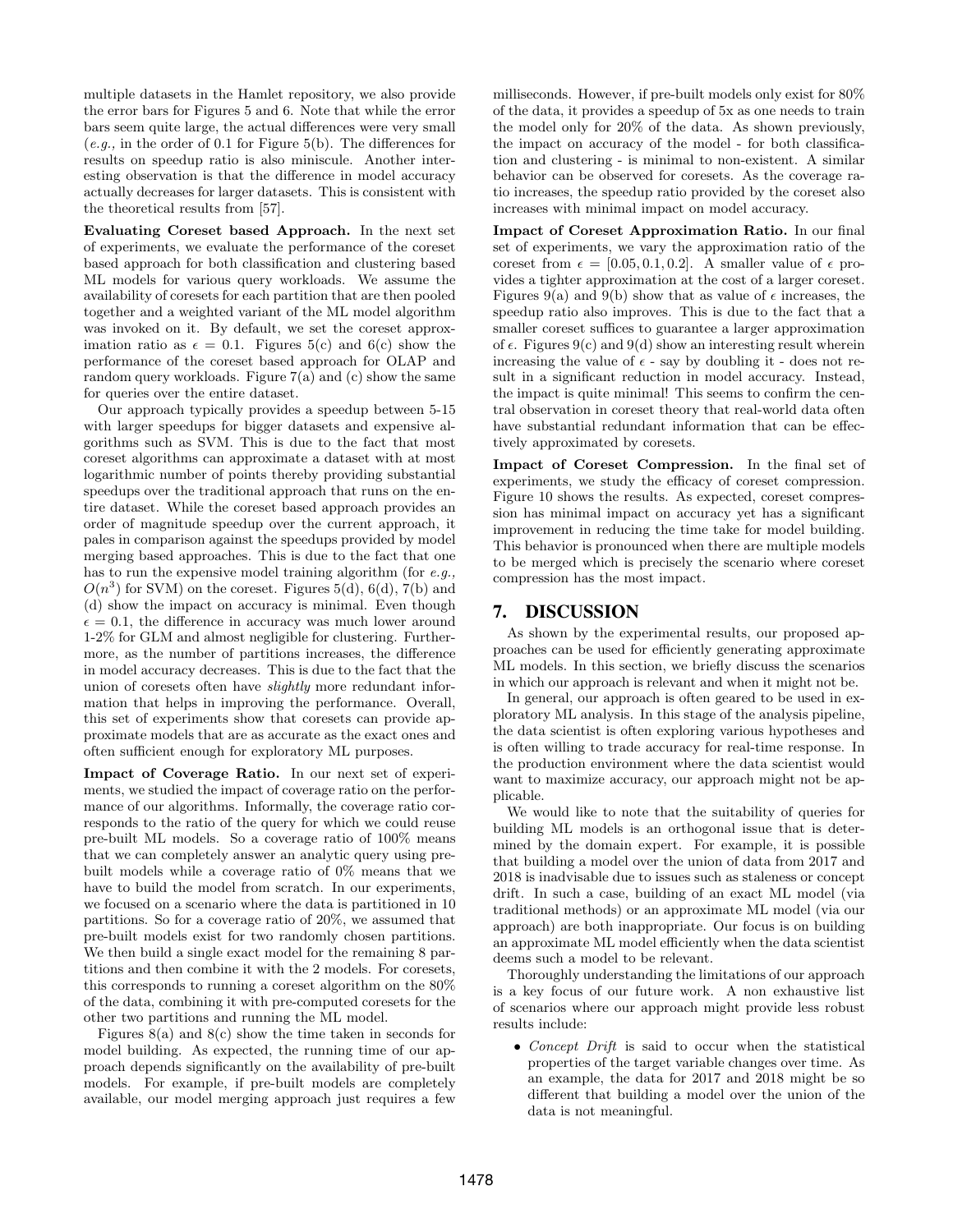- Skewness of Model Data Sizes. If the constituent models have very skewed distribution of selectivity, model merging does not provide robust results. As an example, consider individual models that are built for ratings=1 to ratings=5. Often, the ratings express a U-shaped distribution where there are more tuples with ratings 1 or 5 with substantially less tuples for ratings 2, 3, and 4. If the ratings 1 and 5 account for 90% of the tuples, the results could also be skewed.
- *Skewness of Labels*. If in a binary classification problem, 90% of the tuples belong to one class, naive merging could result in a biased classifier.

# 8. RELATED WORK

Data Management Challenges in Machine Learning. Recently there has been extensive interest in integrating ML capabilities into databases from both industry and academia. Most major commercial database products such as IBM System ML, Oracle ORE, SAP HANA already support analytic queries over database engines. Academic product such as MLLib [39] and MADLib [26] also support similar integrations. There has been work on integrating ML primitives into database engines such as [32], using SQL style declarative languages for ML model training [35, 29]. Recent work also tried to use key concepts from data management for speeding up ML analytic tasks. These include materialization for feature selection [33, 56], using database style cost optimizer for predicting performance of ML tasks [44, 55, 29]. Incremental processing of ML based analytic queries was considered in [22]. Please refer to [30] for additional details about various data management related issues in ML.

Management of ML Models. Recently, there is increasing interest in managing key artifacts of ML process such as ML models [31, 41] and datasets [23]. [41, 40] focus on a unified data, model and lifecycle management for deep learning while [53, 54] seek to manage models for other applications such as model diagnosis, visualization and provenance. As ML model management systems become mainstream, they could be used to identify relevant models for a new ML model query. Our approaches can be easily retrofitted on top of these systems.

Speeding Up Analytic Queries. There has been extensive work on speeding up analytic queries in databases. Two techniques are especially relevant: approximate query processing (AQP) and cube materialization. AQP [19] relies on the fact that exact answers are not always required and provides approximate answers - often for aggregate queries at interactive speeds. The common techniques include sampling and construction of synopses [1, 7]. Our coreset based approach can be considered analogous to synopses for AQP. There also has been extensive work on efficiently materializing OLAP cubes by leveraging partial computations [20]. There has been extensive followup work that computed interesting statistical aggregates on OLAP cubes such as [13, 9, 36, 16]. The work [13] is especially relevant to our problem. Prediction cubes summarizes a predictive model trained on the data corresponding to an OLAP data cube. Our approach can be used to speedup [13] by building approximate ML models for data cubes from its component cubes. Another recent work [5] is complementary to our effort as it focuses on speeding mean value and multi-variate regression queries. In contrast, we focus on ML analytic queries for classification and clustering.

Approximating ML Models. A number of ML algorithms often use iterative algorithms such as gradient descent. A common approach for approximating the ML model is to stop after a fixed number of iterations [11, 43]. However, this typically does not provide any rigorous guarantees. Coresets were originally proposed in computational geometry that provide strong approximation guarantees. There has been extensive work on coresets for various ML models such as K-Means [8, 25, 18, 48], GMM [17], kernel density estimation [46], logistic regression [28, 24], SVM [10, 52, 51], Bayesian networks [42] and so on. A recent work [56] also used the concept for coresets. They focused on speeding up analytic queries for feature selection process by using coresets as a principled sampling appproach. In contrast, our work assumes that feature selection/engineering is already completed and use coresets to build models with strong approximation guarantees. They also have an elegant idea of warm starting where they train some models more efficiently by reusing prior models with related features. For example, a model with feature set  $F$  can be used to speed up another one that has feature set  $F \setminus f$  or  $F \cup f$  where f is a single feature. In contrast, our approach is for a fixed feature set F where the data that is used to train the model varies.

Another area related to our work is transfer learning [50] where the objective is to train a model for one domain/dataset and reuse it for another. Our work primarily considers a single dataset. How to adapt ideas from transfer learning so that we can transfer the model trained on a query Q to a related query  $Q'$  is an interesting research problem.

# 9. CONCLUSION

In this paper, we presented an approach to answer ad-hoc analytic queries on ML models in an approximate manner at interactive speeds. Our key observation was that most of these queries are often aligned on OLAP hierarchies and it must be possible to materialize and reuse ML models. We presented two orthogonal approaches based on coresets and model merging to answer popular ML algorithms in classification and clustering. We also proposed an algorithm to identify an optimal execution strategy for an analytic query and to determine which models to materialize. Our experimental results on a wide variety of real-world datasets show that our approach can result in orders of magnitude in speedup with negligible approximation cost.

# 10. REFERENCES

- [1] S. Acharya, P. B. Gibbons, V. Poosala, and S. Ramaswamy. Join synopses for approximate query answering. In ACM SIGMOD Record, volume 28, pages 275–286. ACM, 1999.
- [2] P. K. Agarwal, S. Har-Peled, and K. R. Varadarajan. Geometric approximation via coresets. Combinatorial and computational geometry, 52:1–30, 2005.
- [3] N. Ailon, R. Jaiswal, and C. Monteleoni. Streaming k-means approximation. http: //www.cs.columbia.edu/~rjaiswal/ajmNIPS09.pdf. Accessed: Jul 20, 2018.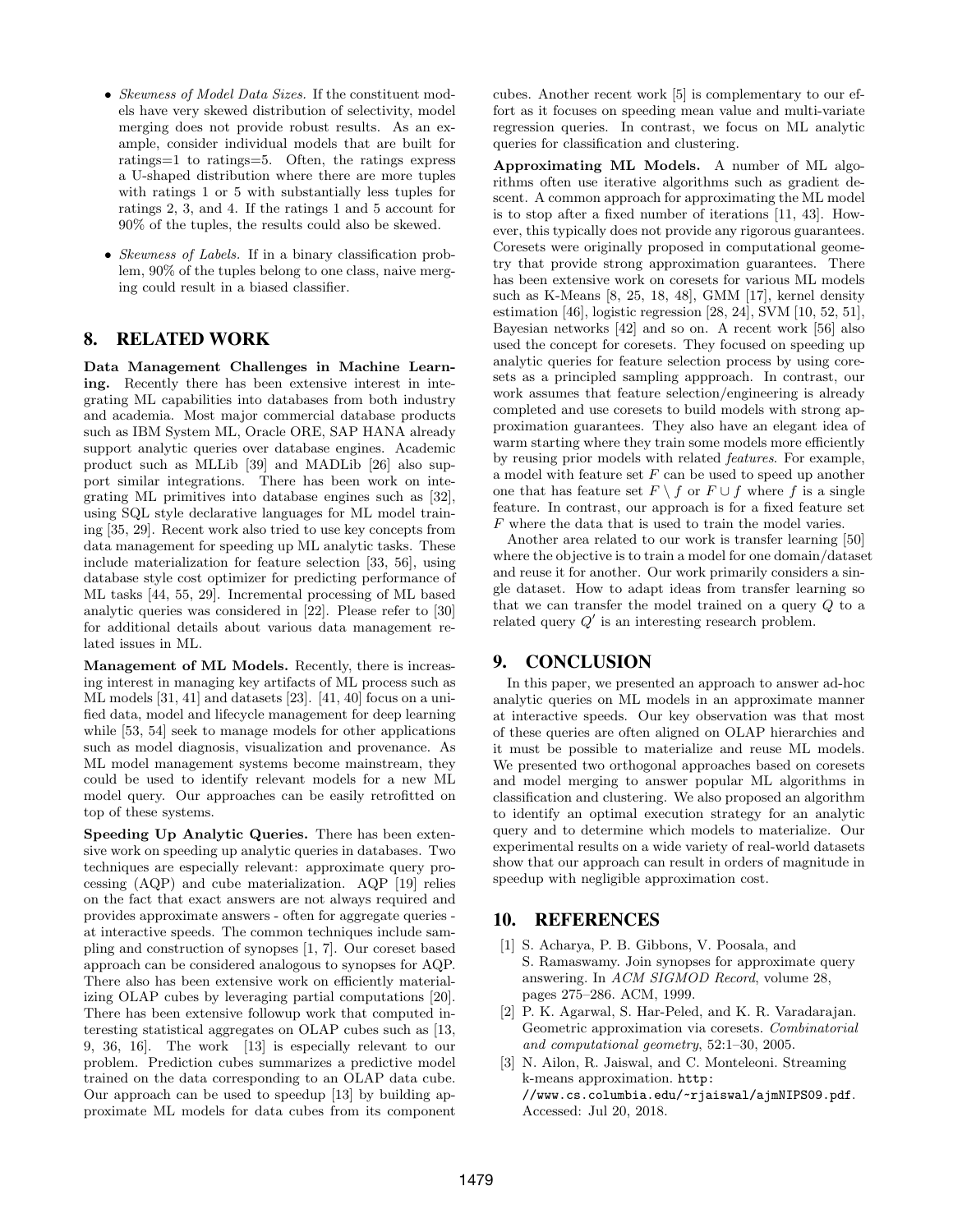- [4] N. Ailon, R. Jaiswal, and C. Monteleoni. Streaming k-means approximation. In NIPS, pages 10–18, 2009.
- [5] C. Anagnostopoulos and P. Triantafillou. Efficient scalable accurate regression queries in in-dbms analytics. In ICDE, pages 559–570. IEEE, 2017.
- [6] D. Arthur and S. Vassilvitskii. k-means++: The advantages of careful seeding. In SODA, pages 1027–1035. SIAM, 2007.
- [7] B. Babcock, S. Chaudhuri, and G. Das. Dynamic sample selection for approximate query processing. In SIGMOD, pages 539–550. ACM, 2003.
- [8] O. Bachem, M. Lucic, and A. Krause. Scalable and distributed clustering via lightweight coresets. arXiv preprint arXiv:1702.08248, 2017.
- [9] D. Barbará and X. Wu. Loglinear-based quasi cubes. Journal of Intelligent Information Systems, 16(3):255–276, 2001.
- [10] C. Baykal, L. Liebenwein, and W. Schwarting. Training support vector machines using coresets. arXiv preprint arXiv:1708.03835, 2017.
- [11] C. M. Bishop. Pattern recognition and machine learning. springer, 2006.
- [12] C.-C. Chang and C.-J. Lin. Libsvm: a library for support vector machines. ACM transactions on intelligent systems and technology (TIST), 2(3):27, 2011.
- [13] B.-C. Chen, L. Chen, Y. Lin, and R. Ramakrishnan. Prediction cubes. PVLDB, pages 982–993, 2005.
- [14] A. Declercq and J. H. Piater. Online learning of gaussian mixture models-a two-level approach. In VISAPP (1), pages 605–611, 2008.
- [15] D. Dheeru and E. Karra Taniskidou. UCI machine learning repository. https://archive.ics.uci.edu/ml/datasets.html, 2017. Accessed: Jul 20, 2018.
- [16] G. Dong, J. Han, J. Lam, J. Pei, and K. Wang. Mining multi-dimensional constrained gradients in data cubes. PVLDB, pages 321–330, 2001.
- [17] D. Feldman, M. Faulkner, and A. Krause. Scalable training of mixture models via coresets. In NIPS, pages 2142–2150, 2011.
- [18] D. Feldman, M. Schmidt, and C. Sohler. Turning big data into tiny data: Constant-size coresets for k-means, pca and projective clustering. In SODA, pages 1434–1453. SIAM, 2013.
- [19] M. N. Garofalakis and P. B. Gibbons. Approximate query processing: Taming the terabytes. PVLDB, pages 343–352, 2001.
- [20] J. Gray, S. Chaudhuri, A. Bosworth, A. Layman, D. Reichart, M. Venkatrao, F. Pellow, and H. Pirahesh. Data cube: A relational aggregation operator generalizing group-by, cross-tab, and sub-totals. Data mining and knowledge discovery, 1(1):29–53, 1997.
- [21] S. Guha, A. Meyerson, N. Mishra, R. Motwani, and L. O'Callaghan. Clustering data streams: Theory and practice. TKDE, 15(3):515–528, 2003.
- [22] P. Gupta, N. Koudas, E. Shang, R. Johnson, and C. Zuzarte. Processing analytical workloads incrementally. arXiv preprint arXiv:1509.05066, 2015.
- [23] A. Halevy, F. Korn, N. F. Noy, C. Olston, N. Polyzotis, S. Roy, and S. E. Whang. Goods: Organizing google's datasets. In SIGMOD, pages 795–806. ACM, 2016.
- [24] L. Han, T. Yang, and T. Zhang. Local uncertainty sampling for large-scale multi-class logistic regression. arXiv preprint arXiv:1604.08098, 2016.
- [25] S. Har-Peled and S. Mazumdar. On coresets for k-means and k-median clustering. In STOC, pages 291–300. ACM, 2004.
- [26] J. M. Hellerstein, C. Ré, F. Schoppmann, D. Z. Wang, E. Fratkin, A. Gorajek, K. S. Ng, C. Welton, X. Feng, K. Li, et al. The madlib analytics library: or mad skills, the sql. PVLDB, 5(12):1700–1711, 2012.
- [27] C. Hennig. Methods for merging gaussian mixture components. Advances in data analysis and classification, 4(1):3–34, 2010.
- [28] J. Huggins, T. Campbell, and T. Broderick. Coresets for scalable bayesian logistic regression. In NIPS, pages 4080–4088, 2016.
- [29] Z. Kaoudi, J.-A. Quiané-Ruiz, S. Thirumuruganathan, S. Chawla, and D. Agrawal. A cost-based optimizer for gradient descent optimization. In SIGMOD, pages 977–992. ACM, 2017.
- [30] A. Kumar, M. Boehm, and J. Yang. Data management in machine learning: Challenges, techniques, and systems. In SIGMOD, pages 1717–1722. ACM, 2017.
- [31] A. Kumar, R. McCann, J. Naughton, and J. M. Patel. Model selection management systems: The next frontier of advanced analytics. ACM SIGMOD Record, 44(4):17–22, 2016.
- [32] A. Kumar, J. Naughton, and J. M. Patel. Learning generalized linear models over normalized data. In SIGMOD, pages 1969–1984. ACM, 2015.
- [33] A. Kumar, J. Naughton, J. M. Patel, and X. Zhu. To join or not to join?: Thinking twice about joins before feature selection. In SIGMOD, pages 19–34. ACM, 2016.
- [34] J. Langford, L. Li, and A. Strehl. Vowpal wabbit online learning project, 2007.
- [35] X. Li, B. Cui, Y. Chen, W. Wu, and C. Zhang. Mlog: Towards declarative in-database machine learning. PVLDB, 10(12):1933–1936, 2017.
- [36] D. Margaritis, C. Faloutsos, and S. Thrun. Netcube: A scalable tool for fast data mining and compression. PVLDB, pages 311–320, 2001.
- [37] R. McDonald, K. Hall, and G. Mann. Distributed training strategies for the structured perceptron. In NAACL, pages 456–464. ACL, 2010.
- [38] R. Mcdonald, M. Mohri, N. Silberman, D. Walker, and G. S. Mann. Efficient large-scale distributed training of conditional maximum entropy models. In NIPS, pages 1231–1239, 2009.
- [39] X. Meng, J. Bradley, B. Yavuz, E. Sparks, S. Venkataraman, D. Liu, J. Freeman, D. Tsai, M. Amde, S. Owen, et al. Mllib: Machine learning in apache spark. JMLR, 17(1):1235–1241, 2016.
- [40] H. Miao, A. Li, L. S. Davis, and A. Deshpande. Modelhub: Deep learning lifecycle management. In ICDE, pages 1393–1394. IEEE, 2017.
- [41] H. Miao, A. Li, L. S. Davis, and A. Deshpande. Towards unified data and lifecycle management for deep learning. In ICDE, pages 571–582. IEEE, 2017.